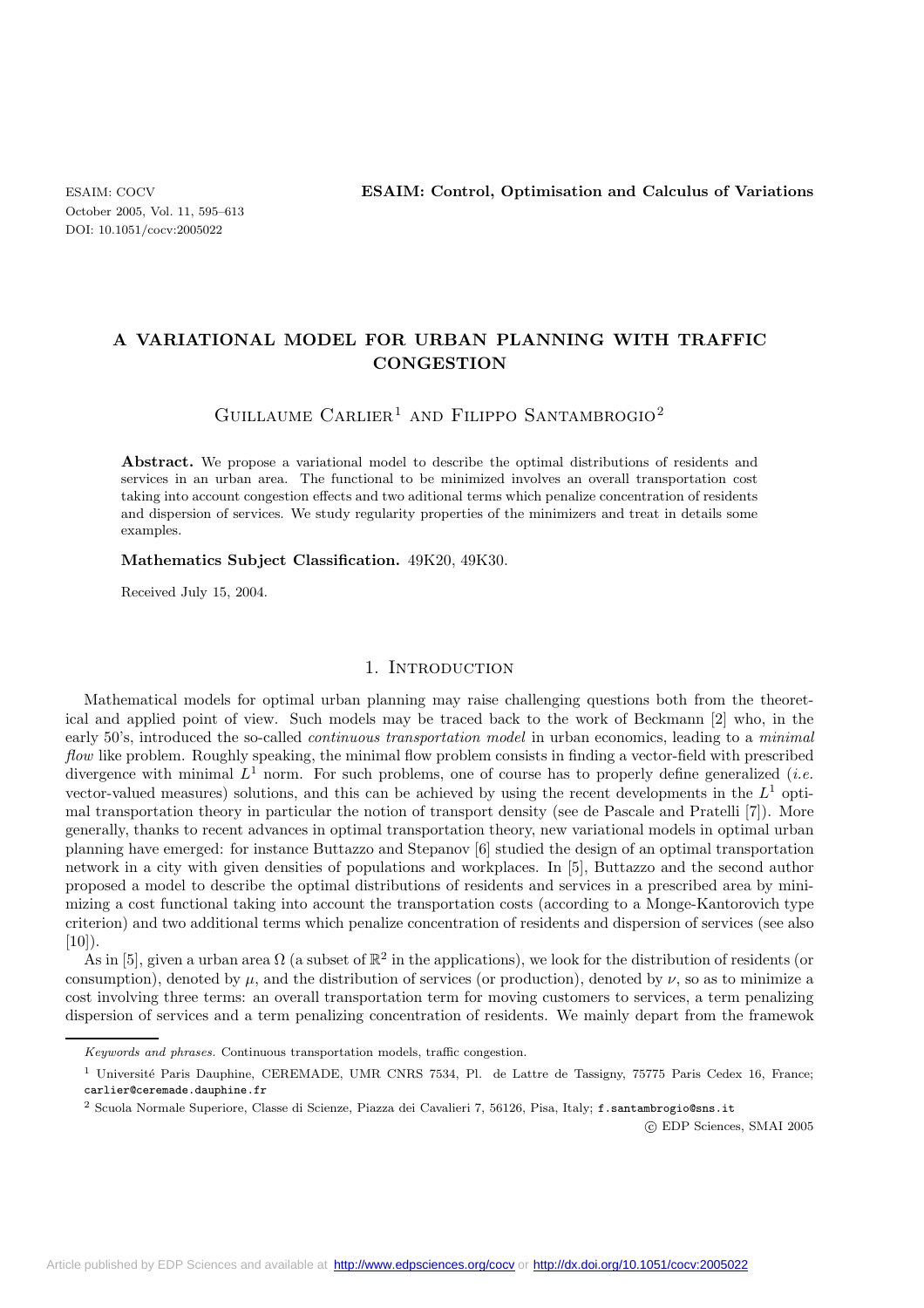of Buttazzo and Santambrogio in our choice of the first two terms. In [5], the transportation cost term is given by a p-Wasserstein distance between  $\mu$  and  $\nu$ , whereas, in the present paper, in order to take into account (in a special case) congestion effects, we are lead to consider as a transportation cost the squared norm of  $\mu - \nu$  in the dual space of some subspace of  $H^1(\Omega)$  (see Sect. 2 for details). In dimension 2, this in particular prevents the presence of atoms of  $\mu - \nu$ . Hence, contrary to [5], who considered a term forcing the distribution of services  $\nu$ to be concentrated in at most countably many locations, we rather consider an interaction term of the form:

$$
H(\nu) := \int_{\overline{\Omega} \times \overline{\Omega}} V \, \mathrm{d}(\nu \otimes \nu),
$$

where  $V(x, y)$  is, for instance, an increasing function of  $|x - y|$ . Such a term, studied in [9] as well, has already been proposed in [10] as a concentration term useful in similar urban planning problems.

The next section is devoted to modelling traffic congestion. In Section 3, we write down the variational problem and establish existence of minimizers. In Section 4, using the strict convexity of the functional with respect to  $\mu$ , we characterize the optimal  $\mu$  for fixed  $\nu$ . In Section 5, after reformulating the initial problem with respect to  $\nu$  only, we give necessary optimality conditions. In Section 6, we introduce approximated problems, from which we are able to recover regularity properties of the minimizers. The approximation strategy consists in adding two terms to the functional : a squared  $L^2$  norm term and a squared 2-Wasserstein distance term. Using elliptic regularity theory and optimal transportation arguments, we obtain  $L^{\infty}$  estimates when  $\Omega$  is convex and  $L^2_{\text{loc}}$  estimates in the general case. In Section 7, qualitative properties of the support of optimal  $\nu$ 's are established (nonempty interior, simple-connectedness). Finally, in Section 8, we study in details some examples; we first treat the unidimensional case, in which one can use a special displacement convexity property to derive a uniqueness result, then we treat the case when the interaction term is the variance of  $\nu$  in two dimensions.

### 2. Traffic congestion

In this section, we formally describe how we model congestion effects in the transportation cost functional. Our analysis builds upon the *continuous transportation model* of Beckmann (see [2, 3]).

We are given an urban area  $\Omega$ , which is an open bounded connected subset of  $\mathbb{R}^2$  satisfying some smoothness assumptions that will be made precise later, and we denote by  $\mu$  and  $\nu$  the respective distributions of residents and services in the city. As a normalization, we may assume that  $\mu$  and  $\nu$  are probability measures on  $\overline{\Omega}$  and that  $\mu$  (respectively  $\nu$ ) also gives the distribution of consumption (respectively of production) so that the signed measure  $\mu - \nu$  represents the local measure of excess demand. Following [2], we assume that the consumers' traffic is given by a traffic flow field, *i.e.* a vector field **Y**:  $\Omega \to \mathbb{R}^2$  whose direction indicates the consumers' travel direction and whose modulus |**Y**| is the intensity of traffic.

The relationship between the excess demand and the traffic flow is obtained from an equilibrium condition as follows. There is equilibrium in a subregion  $K \subset \Omega$  if the outflow of consumers equals the excess demand of K:

$$
\int_{\partial K} \mathbf{Y} \cdot n \, d\mathcal{H}^{n-1} = (\mu - \nu)(K).
$$

Since the previous has to hold for arbitrary  $K$ , this formally yields:

$$
\text{div}\mathbf{Y} = \mu - \nu. \tag{2.1}
$$

It is also assumed that the urban area is isolated, *i.e.* no traffic flow should cross the boundary of the city, hence:

$$
\mathbf{Y} \cdot n = 0 \text{ on } \partial \Omega. \tag{2.2}
$$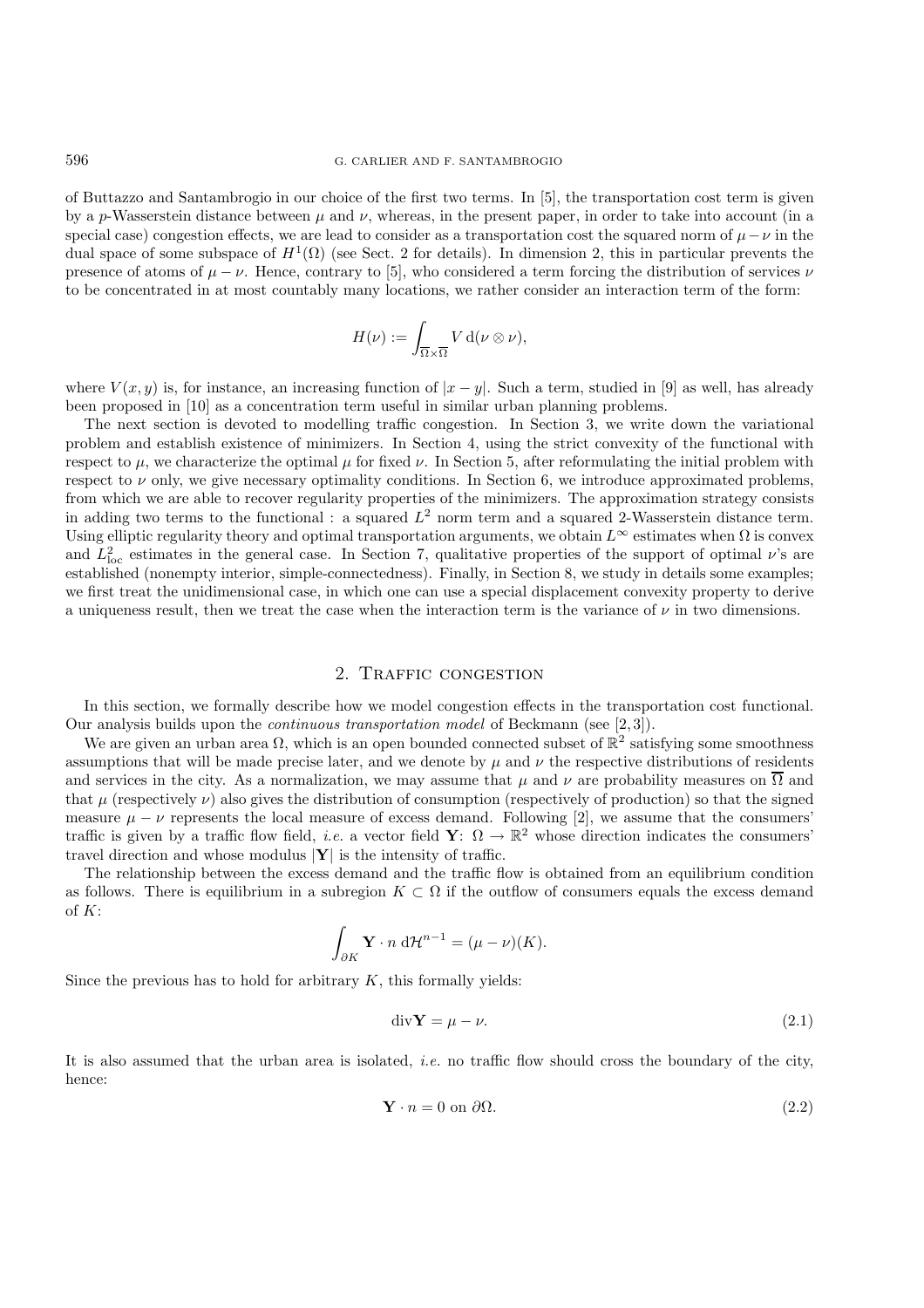If the transportation cost per consumer is assumed to be uniform, then one may define the transportation cost between  $\mu$  and  $\nu$  as the value of the *minimal flow* problem:

$$
\inf \left\{ \int_{\Omega} |\mathbf{Y}(x)| \mathrm{d}x : \mathbf{Y} \text{ satisfies (2.1)}-(2.2) \right\}.
$$

Of course, one generally has to look for generalized (*i.e.* vector-valued measures) solutions of the previous problem. Let us also mention that the previous problem (or its extension to measures) is tightly connected to the notion of transport density in the Monge-Kantorovich optimal transportation problem (where cost = euclidean distance), and its value coincides with the 1-Wasserstein distance between  $\mu$  and  $\nu$ . We refer to De Pascale and Pratelli [7], for details and very interesting regularity results for transport density in the Monge-Kantorovich problem.

Now, in order to take into account congestion effects, it is more realistic to assume that the transportation cost per consumer at a point x depends on the intensity of traffic at x itself. Let  $g : \mathbb{R}_+ \to \mathbb{R}_+$  be a given nondecreasing function, and assume that if the traffic flow is **Y** then the transportation cost per consumer at x is  $g(|\mathbf{Y}(x)|)$ . It is natural, at this point, to define the transportation cost between  $\mu$  and  $\nu$  as:

$$
C_g(\mu,\nu) := \inf \left\{ \int_{\Omega} g(|\mathbf{Y}(x)|) |\mathbf{Y}(x)| dx : \mathbf{Y} \text{ satisfies (2.1)-(2.2)} \right\}.
$$

For the sake of simplicity, we will assume, from now on, that  $q(t) = t$  for all  $t \in \mathbb{R}_+$ , and define the cost:

$$
C(\mu, \nu) := \inf \left\{ \int_{\Omega} |\mathbf{Y}(x)|^2 dx : \mathbf{Y} \text{ satisfies (2.1)}-(2.2) \right\},\tag{2.3}
$$

where  $(2.1)$ – $(2.2)$  are understood in the weak sense, hence read as:

$$
\int_{\Omega} \mathbf{Y} \cdot \nabla \phi = \int_{\overline{\Omega}} \phi \, d(\mu - \nu), \text{ for all } \phi \in C^1(\overline{\Omega}).
$$

Let us define:

$$
X:=\left\{\phi\in H^1(\Omega):\ \int_\Omega\phi=0\right\}.
$$

X is a Hilbert space, when equipped with the following inner product and norm:

$$
\langle \phi, \psi \rangle_X := \int_{\Omega} \nabla \phi \cdot \nabla \psi, \ \|\phi\|_X^2 := \langle \phi, \phi \rangle_X.
$$

As usual, we shall identify X and its dual X' by Riesz's isomorphism: for every  $f \in X'$ , there exists, unique,  $\phi \in X$  such that:

$$
\langle \phi, \psi \rangle_X = f(\psi) \text{ for all } \psi \in X. \tag{2.4}
$$

This implies:

$$
||f||_{X'} = ||\phi||_X.
$$

We shall also write  $(2.4)$  in the form:

$$
\begin{cases}\n-\Delta \phi = f & \text{in } \Omega, \\
\frac{\partial \phi}{\partial n} = 0 & \text{on } \partial \Omega, \ \phi \in X.\n\end{cases}
$$
\n(2.5)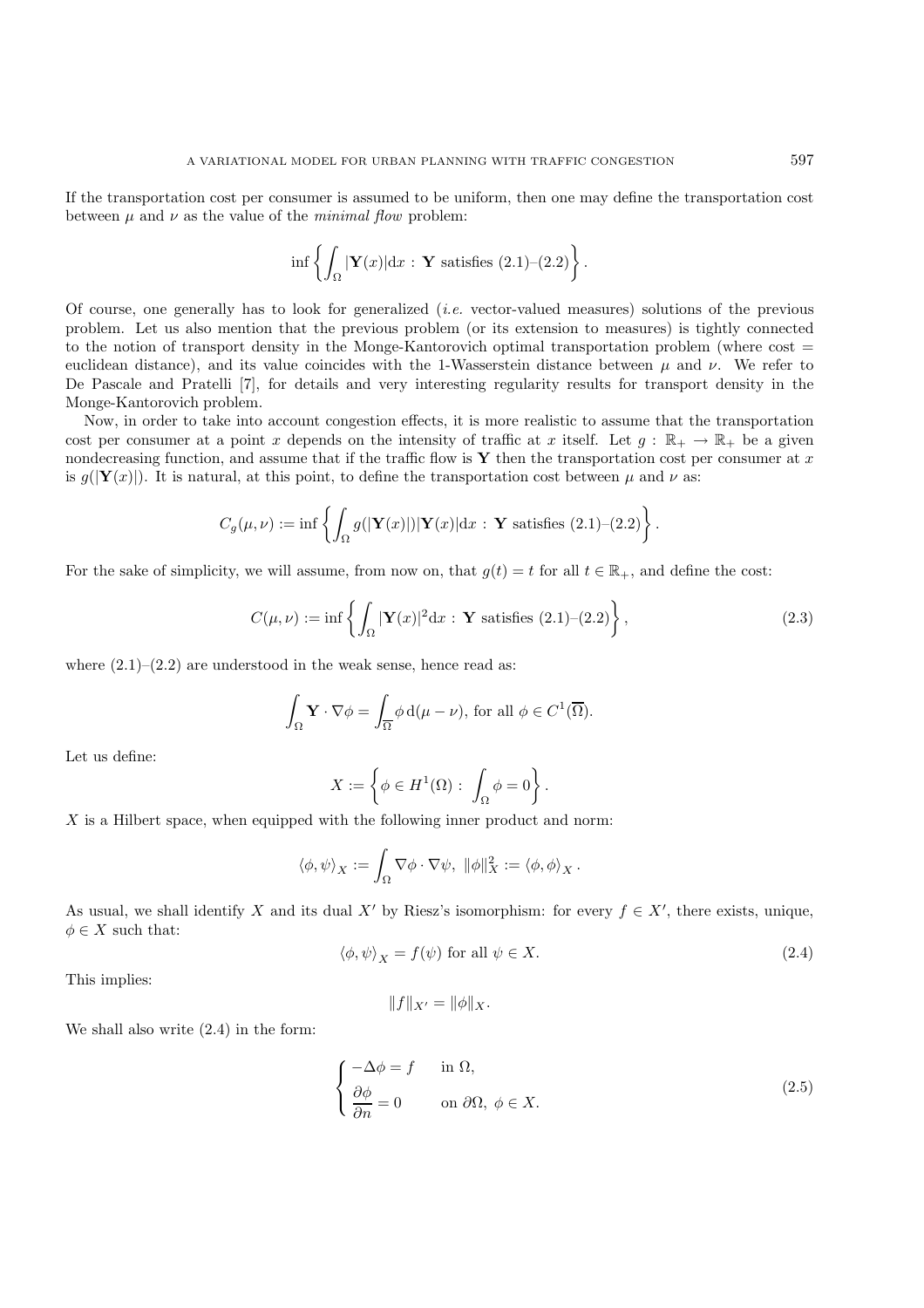With those definitions in mind, it is easy to check that our cost functional given by  $(2.3)$  may also be written as:

$$
C(\mu, \nu) = \begin{cases} \|\mu - \nu\|_{X'}^2 & \text{if } \mu - \nu \in X',\\ +\infty & \text{otherwise.} \end{cases}
$$
 (2.6)

Equivalently, we have:

$$
C(\mu,\nu)^{\frac{1}{2}} = \sup \left\{ \int_{\overline{\Omega}} \phi \mathrm{d}(\mu - \nu) : \phi \in C^1(\overline{\Omega}), \int_{\Omega} \phi = 0, \ \|\phi\|_X \le 1 \right\}.
$$
 (2.7)

## 3. The minimization problem

In what follows,  $\Omega$  is a bounded and connected open subset of  $\mathbb{R}^2$ , V is a nonnegative l.s.c. function on  $\mathbb{R}^2$ and  $\mathcal{L}^2$  denotes the 2-dimensional Lebesgue measure on  $\Omega$ . We consider the variational problem:

$$
\inf \{ F(\mu, \nu) = C(\mu, \nu) + G(\mu) + H(\nu): \mu, \nu \text{ probabilities on } \overline{\Omega} \}
$$
\n(3.1)

where:

$$
C(\mu, \nu) = \begin{cases} \|\mu - \nu\|_{X'}^2 & \text{if } \mu - \nu \in X', \\ +\infty & \text{otherwise}; \end{cases}
$$

$$
G(\mu) = \begin{cases} \int_{\Omega} u^2 & \text{if } \mu = u \cdot \mathcal{L}^2, u \in L^2(\Omega), \\ +\infty & \text{otherwise}; \end{cases}
$$

and

$$
H(\nu) := \int_{\overline{\Omega} \times \overline{\Omega}} V(x, y)(\nu \otimes \nu)(\mathrm{d}x, \mathrm{d}y).
$$

**Theorem 3.1.** *Assume that* V *is bounded from below, l.s.c. and there exist probability measures*  $\mu_0$  *and*  $\nu_0$ *on*  $\overline{\Omega}$  *such that*  $F(\mu_0, \nu_0) < +\infty$ *. Then the minimization problem (3.1) has at least one solution.* 

*Proof.* First it is clear that the infimum of (3.1) is finite. Due to the weak- $*$  compactness of the space of probability measures on  $\overline{\Omega}$  (denoted by  $\mathcal{P}(\overline{\Omega})$  in the sequel), the existence will directly follow from the weak-\* lower semicontinuity of F. The weak-∗ lower semicontinuity of G is clear, that of the interaction functional H is easy to establish and that of C follows from formula  $(2.7)$ .

## 4. Minimization with respect to *µ*

In this paragraph, we consider for a fixed probability  $\nu$  (with  $\nu \in X'$ ) the minimization of F with respect to  $\mu$ :

$$
\inf \left\{ C(\mu, \nu) + G(\mu) : \mu \text{ probability measure on } \overline{\Omega} \right\}. \tag{4.1}
$$

**Proposition 4.1.** *Given*  $\nu \in \mathcal{P}(\overline{\Omega}) \cap X'$ , then (4.1) admits a unique solution  $\mu$  which is characterized by  $\mu = \phi \cdot \mathcal{L}^2$ , where  $\phi \in H^1(\Omega)$  *is the solution of:* 

$$
\begin{cases}\n-\Delta \phi + \phi = \nu & \text{in } \Omega, \\
\frac{\partial \phi}{\partial n} = 0 & \text{on } \partial \Omega.\n\end{cases}
$$
\n(4.2)

*Proof.* It is obvious that (4.1) admits a unique solution  $\mu = u \cdot \mathcal{L}^2$  with  $u \in L^2(\Omega)$ . Let p be a probability measure on  $\overline{\Omega}$  with  $p = v \cdot \mathcal{L}^2$  and  $v \in L^2(\Omega)$  (which implies at once  $p \in X'$ ). For  $\varepsilon \in (0,1)$ , one has:

$$
0 \le C(\mu + \varepsilon(p - \mu), \nu) + G(\mu + \varepsilon(p - \mu)) - C(\mu, \nu) - G(\mu). \tag{4.3}
$$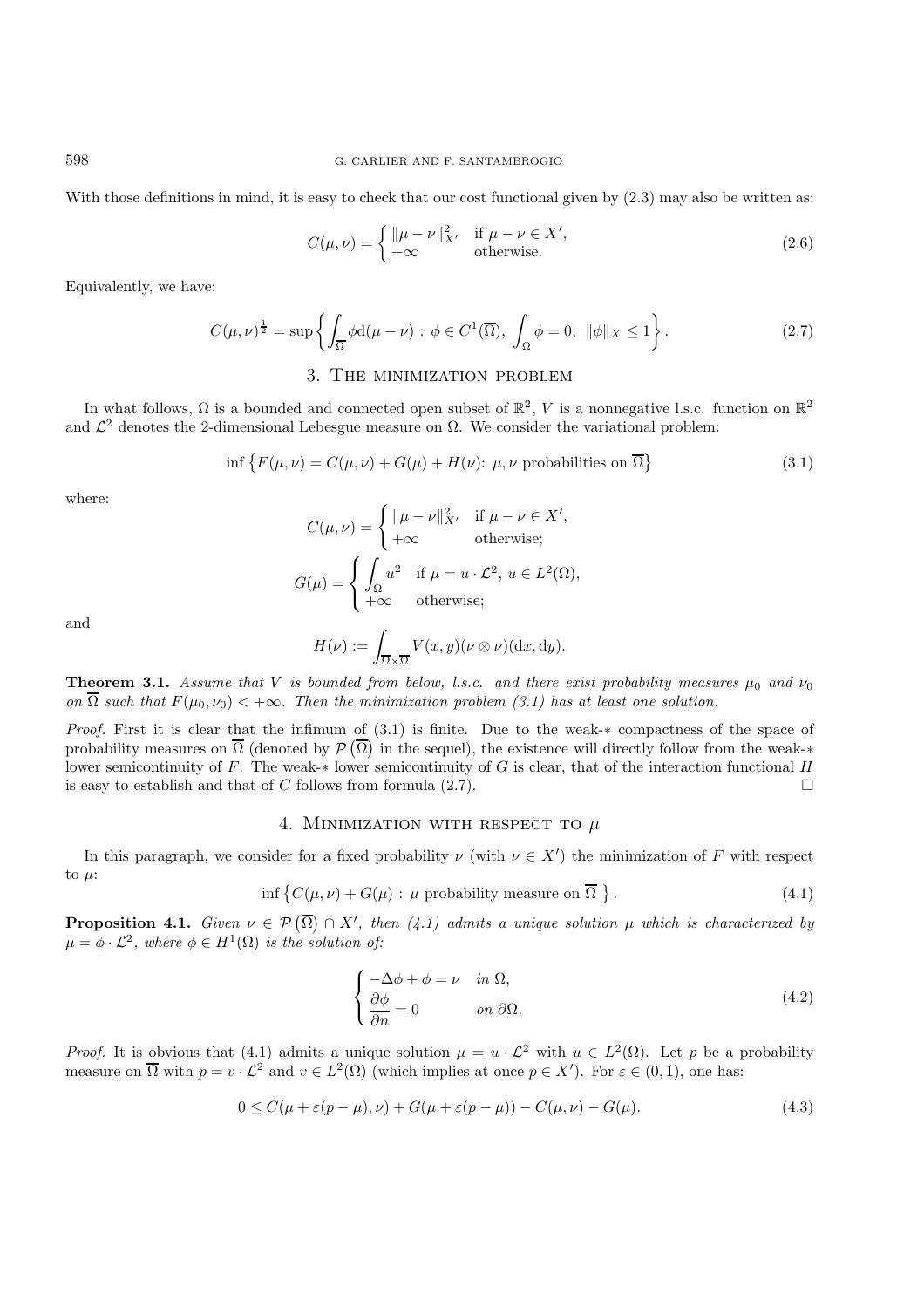Let  $\psi \in X$  be the solution of:

$$
\begin{cases}\n\Delta \psi = \mu - \nu & \text{in } \Omega, \\
\frac{\partial \psi}{\partial n} = 0 & \text{on } \partial \Omega.\n\end{cases}
$$
\n(4.4)

Similarly, let  $\eta \in X$  be the solution of:

$$
\begin{cases}\n\Delta \eta = p - \mu & \text{in } \Omega, \\
\frac{\partial \eta}{\partial n} = 0 & \text{on } \partial \Omega.\n\end{cases}
$$
\n(4.5)

We then have:

$$
C(\mu + \varepsilon(p - \mu), \nu) = \|\mu - \nu + \varepsilon(p - \mu)\|_{X'}^2 = \|\psi + \varepsilon\eta\|_X^2
$$
  
=  $C(\mu, \nu) + 2\varepsilon \int_{\Omega} \nabla \psi \cdot \nabla \eta + \varepsilon^2 \int_{\Omega} |\nabla \eta|^2$   
=  $C(\mu, \nu) - 2\varepsilon \int_{\Omega} \psi(v - u) + \varepsilon^2 \|p - \mu\|_{X'}^2.$  (4.6)

Similarly

$$
G(\mu + \varepsilon(p - \mu)) = G(\mu) + 2\varepsilon \int_{\Omega} u(v - u) + \varepsilon^2 \int_{\Omega} (v - u)^2.
$$
 (4.7)

Replacing (4.6) and (4.7) in (4.3), dividing by  $\varepsilon$  and letting  $\varepsilon \to 0^+$ , yields:

$$
\int_{\Omega} (v - u)(u - \psi) \ge 0. \tag{4.8}
$$

Since  $p = v \cdot \mathcal{L}^2$  is an arbitrary probability measure (with  $v \in L^2(\Omega)$ ), (4.8) can also be written as:

there exists 
$$
m \in \mathbb{R}
$$
 such that:  $u - \psi \ge m$ ,  $u - \psi = m \mu$ -a.e. 
$$
(4.9)
$$

Since  $u \ge 0$ , this also implies  $u = (\psi + m)_+$  (as usual,  $t_+ := \max(0, t)$ ,  $t_- := \max(0, -t)$ , for all  $t \in \mathbb{R}$ ).

Define then  $\phi := (\psi + m)$ . Let us prove that  $\phi \geq 0$  so that we get  $u = \phi$ . First notice that  $\phi = 0$   $\mu$ -*a.e.* (using  $(4.9)$ ), and then get:

$$
\int_{\Omega} \nabla \phi \cdot \nabla \phi_{-} = -\int_{\{\phi < 0\}} |\nabla \phi|^{2} = \int_{\Omega} \phi_{-} d(\nu - \mu) = \int_{\Omega} \phi_{-} d\nu \ge 0.
$$

This proves  $\phi_0 = 0$  and hence  $u = \phi$ ; replacing in (4.4), we get that  $\phi$  is the solution of (4.2).

 $\Box$ 

### 5. Optimality conditions

Thanks to Proposition 4.1, we can reformulate the problem  $(3.1)$  in terms of  $\nu$  only. More precisely, define for every probability measure  $\nu$  on  $\overline{\Omega}$ :

$$
J(\nu) := \inf \{ F(\mu, \nu) : \mu \text{ probability measure on } \overline{\Omega} \}.
$$

By Proposition 4.1, we have:

$$
J(\nu) = \begin{cases} \int_{\Omega} (|\nabla \phi|^2 + \phi^2) + H(\nu) & \text{with } \phi \text{ the solution of (4.2) if } \nu \in X', \\ +\infty & \text{otherwise.} \end{cases}
$$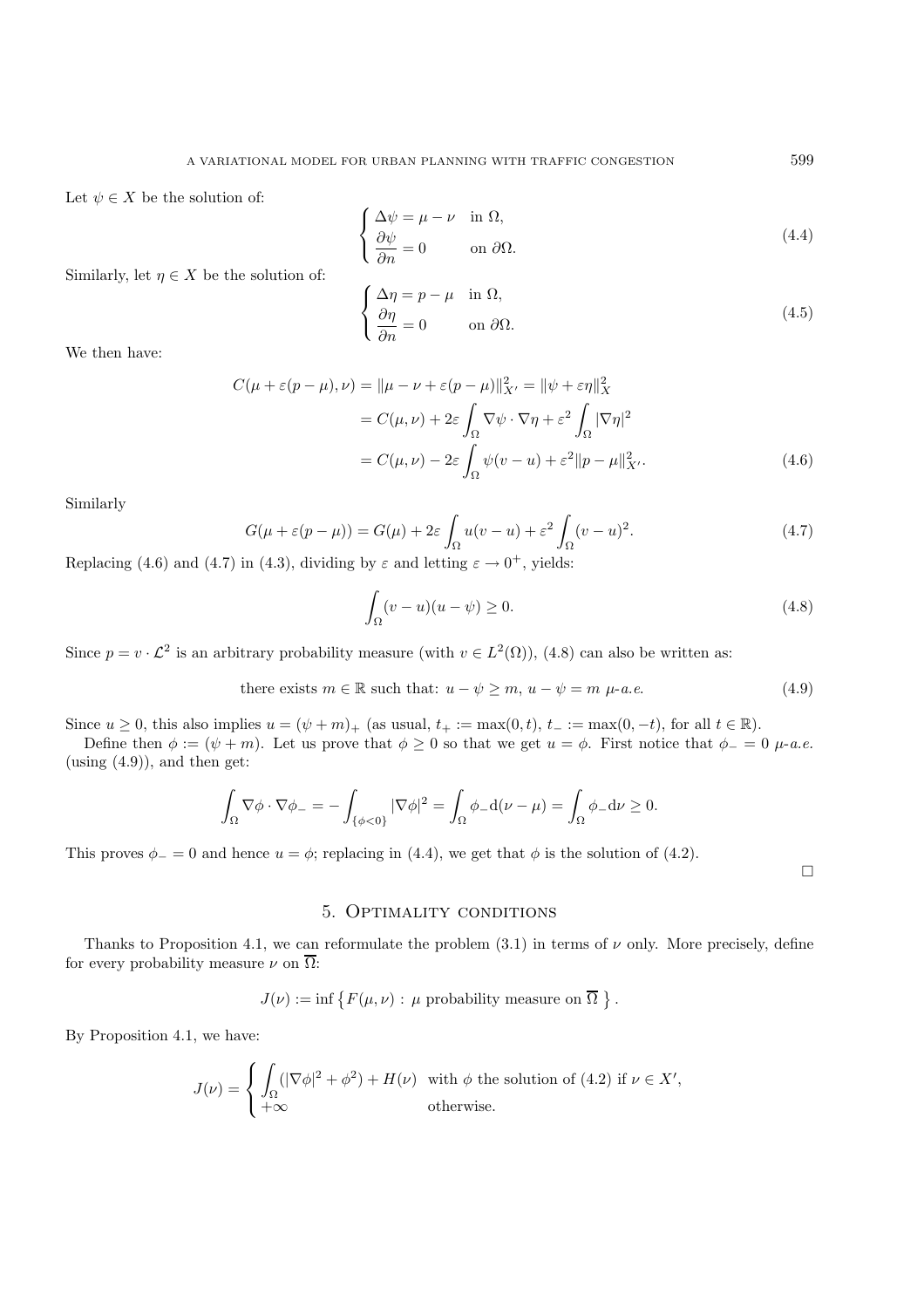Identifying  $H^1(\Omega)$  and its dual  $H^1(\Omega)'$  *via* Riesz's isomorphism for its usual Hilbertian structure:

$$
\langle \phi, \psi \rangle_{H^1(\Omega)} := \int_{\Omega} (\nabla \phi \cdot \nabla \psi + \phi \psi),
$$

$$
\|\phi\|_{H^1(\Omega)}^2 := \langle \phi, \phi \rangle_{H^1(\Omega)},
$$

we may also rewrite 
$$
J
$$
 as:

$$
J(\nu) = \begin{cases} ||\nu||_{H^1(\Omega)'}^2 + H(\nu) & \text{if } \nu \in H^1(\Omega)' \\ +\infty & \text{otherwise.} \end{cases}
$$

Finally, the reformulation of (3.1) reads as:

$$
\inf \{ J(\nu) : \nu \text{ probability measure on } \overline{\Omega} \}.
$$
\n(5.1)

,

In what follows, for every  $\nu \in H^1(\Omega)'$ , we will say that  $\phi \in H^1(\Omega)$  is the *potential* of  $\nu$  if:

$$
\langle \phi, \psi \rangle_{H^1(\Omega)} = \nu(\psi), \text{ for all } \psi \in H^1(\Omega). \tag{5.2}
$$

Put differently, the potential of  $\nu$  is the weak solution of:

$$
\begin{cases}\n-\Delta \phi + \phi = \nu & \text{in } \Omega, \\
\frac{\partial \phi}{\partial n} = 0 & \text{on } \partial \Omega.\n\end{cases}
$$

Let us also remark that if, in addition,  $\nu$  is a probability measure on  $\overline{\Omega}$  and  $\phi$  its potential, then  $\phi \cdot \mathcal{L}^2$  is a probability measure on  $\overline{\Omega}$  as well.

Let us denote by  $\mathcal C$  the set of probability measures belonging to the domain of  $J$ :

$$
\mathcal{C} = \mathcal{P}\left(\overline{\Omega}\right) \cap H^{1}(\Omega)' = \left\{\nu \in H^{1}(\Omega)': \nu \ge 0 \text{ in } H^{1}(\Omega)', \nu(1) = 1\right\}.
$$
\n
$$
(5.3)
$$

In general, the interaction functional H is not convex. However, in the *small* case, *i.e.* when either V or  $\Omega$  is small (in a sense quantified below) then, due to the term  $\lVert \cdot \rVert_{H^1(\Omega)}^2$ , the quadratic functional  $J$  is in fact strictly convex.

Assume that  $V \in C^2(\overline{\Omega} \times \overline{\Omega}, \mathbb{R})$  and define:

$$
c_{\Omega,V} := \left( \int_{\Omega} \left( \|V(x,.)\|_{H^1(\Omega)}^2 + \|\partial_{x_1} V(x,.)\|_{H^1(\Omega)}^2 + \|\partial_{x_2} V(x,.)\|_{H^1(\Omega)}^2 \right) dx \right)^{\frac{1}{2}}.
$$
 (5.4)

**Proposition 5.1.** *Assume that*  $V \in C^2(\overline{\Omega} \times \overline{\Omega}, \mathbb{R})$  *and let*  $c_{\Omega V}$  *be defined by (5.4). If*  $c_{\Omega V} < 1$ *, then J is a strictly convex functional on* C*; (5.1) then admits a unique solution.*

*Proof.* Given  $\nu \in \mathcal{C}$ , let us define:

$$
T_{\nu}(x) := \nu(V(x, .)) = \int_{\overline{\Omega}} V(x, y)\nu(\mathrm{d}y).
$$

Since  $T_{\nu} \in H^1(\Omega)$ , we have, on the one hand:

$$
|H(\nu)| = |\nu(T_{\nu})| \le ||\nu||_{H^1(\Omega)'} ||T_{\nu}||_{H^1(\Omega)}.
$$
\n(5.5)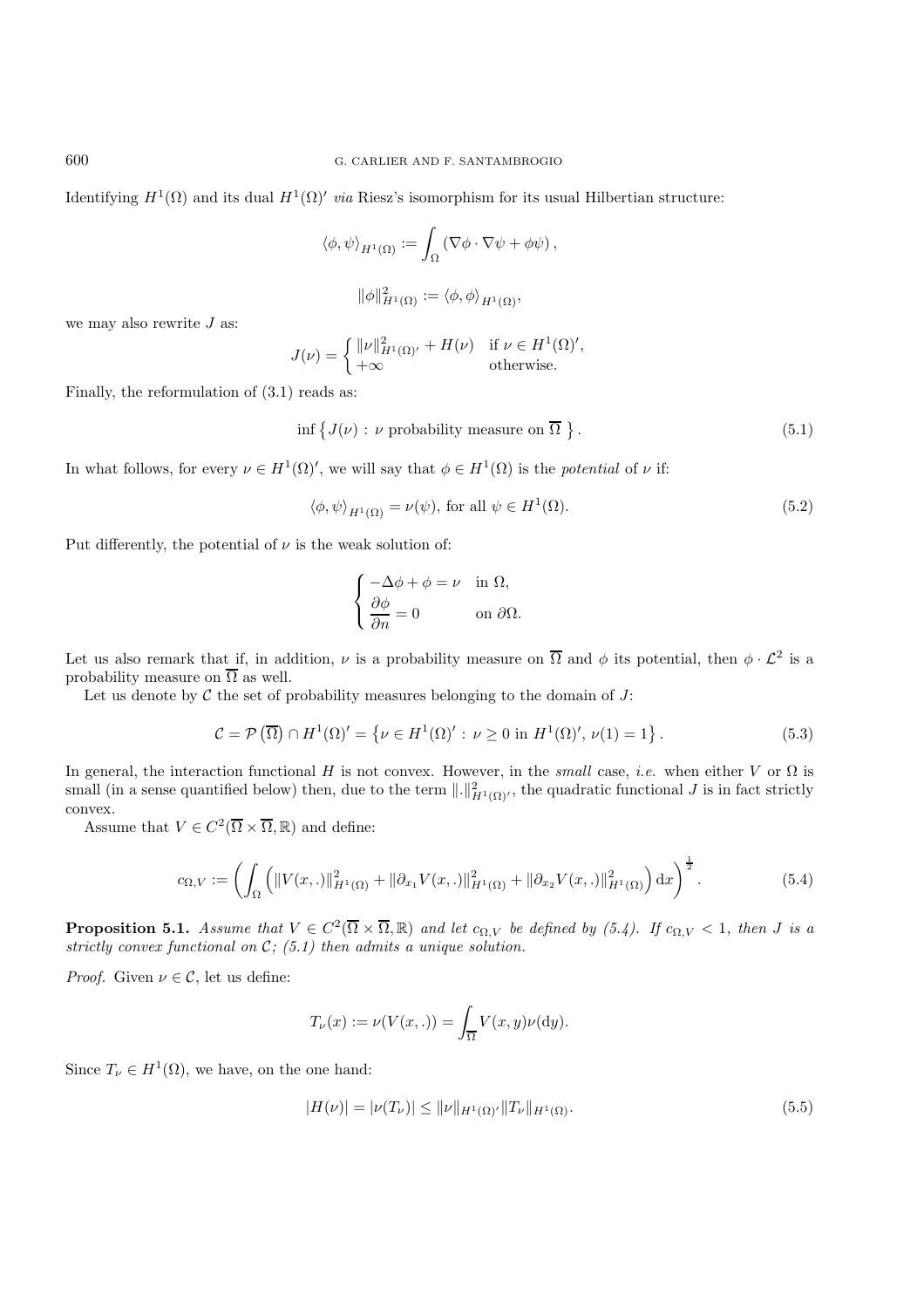On the other hand:

$$
T_{\nu}(x)^{2} + |\nabla T_{\nu}(x)|^{2} = \left(\int_{\overline{\Omega}} V(x, y)\nu(\mathrm{d}y)\right)^{2} + \left|\int_{\overline{\Omega}} \nabla_{x} V(x, y)\nu(\mathrm{d}y)\right|^{2} \leq \|\nu\|_{H^{1}(\Omega)}^{2} \cdot \left(\|V(x, \cdot)\|_{H^{1}(\Omega)}^{2} + \|\partial_{x_{1}}V(x, \cdot)\|_{H^{1}(\Omega)}^{2} + \|\partial_{x_{2}}V(x, \cdot)\|_{H^{1}(\Omega)}^{2}\right).
$$

Integrating the previous inequality and using (5.5), we then get:

$$
|H(\nu)| \leq c_{\Omega,V} ||\nu||_{H^1(\Omega)}^2,
$$

so that:

$$
J(\nu) \ge (1 - c_{\Omega, V}) \|\nu\|_{H^1(\Omega)}^2
$$

 $J(\nu) \ge (1 - c_{\Omega,V}) ||\nu||_{H^1(\Omega)}^2$ <br>and the claim of the proposition easily follows using the fact that  $J$  is quadratic.

Let  $V^s$  denote the symmetric part of  $V$ :

$$
V^{s}(x, y) := \frac{1}{2}(V(x, y) + V(y, x)).
$$
\n(5.6)

The first-order optimality conditions for (5.1) are given by the following result:

**Proposition 5.2.** *Assume that*  $V \in C^2(\overline{\Omega} \times \overline{\Omega}, \mathbb{R})$ *. Given*  $\nu \in \mathcal{C}$ *, let*  $\phi$  *be the potential of*  $\nu$  *and let*  $T_{\nu}^s$  *be beinged for all*  $x \in \Omega$  *by:*  $defined,$   $for$   $\,all$   $x\in\Omega$  ,  $\,by:$ 

$$
T_{\nu}^{s}(x) := \nu(V^{s}(x, .)) = \int_{\overline{\Omega}} V^{s}(x, y)\nu(\mathrm{d}y).
$$

*If*  $\nu$  *is a solution of (5.1), then there exists a constant* m *such that:* 

$$
\phi + T_{\nu}^{s} \ge m, \ \phi + T_{\nu}^{s} = m \ \nu - a.e. \tag{5.7}
$$

*Proof.* Let  $p \in \mathcal{C}$ , and  $\eta \in H^1(\Omega)$  be the potential of  $p - \nu$ . Let  $\varepsilon \in (0,1)$ ; since  $\nu$  solves (5.1), we have:

$$
0 \le J(\nu + \varepsilon(p - \nu)) - J(\nu). \tag{5.8}
$$

We also have:

$$
\|\nu + \varepsilon(p - \nu))\|_{H^1(\Omega)}^2 = \|\phi + \varepsilon\eta\|_{H^1(\Omega)}^2 = J(\nu) + 2\varepsilon \int_{\overline{\Omega}} \phi \mathrm{d}(p - \nu) + \varepsilon^2 \|\eta\|_{H^1(\Omega)}^2.
$$

Similarly:

$$
H(\nu + \varepsilon(p - \nu)) = H(\nu) + 2\varepsilon \int_{\overline{\Omega}} T_{\nu}^s \mathrm{d}(p - \nu) + \varepsilon^2 \int_{\overline{\Omega} \times \overline{\Omega}} V \mathrm{d}((p - \nu) \otimes (p - \nu)).
$$

Replacing in (5.8), dividing by  $\varepsilon$  and letting  $\varepsilon \to 0^+$  yields:

$$
\int_{\overline{\Omega}} \left( \phi + T_{\nu}^{s} \right) d(p - \nu) \ge 0.
$$

Since  $p \in \mathcal{C}$  is arbitrary in the previous inequality, setting:

$$
m := \int_{\overline{\Omega}} (\phi + T_{\nu}^{s}) \mathrm{d}\nu
$$

and using the fact that  $\phi + T_{\nu}^s \in H^1(\Omega)$  we then have (in the  $H^1(\Omega)$  sense):

$$
\phi + T_{\nu}^{s} \ge m, \, \phi + T_{\nu}^{s} = m \, \nu \text{-} a.e. \qquad \Box
$$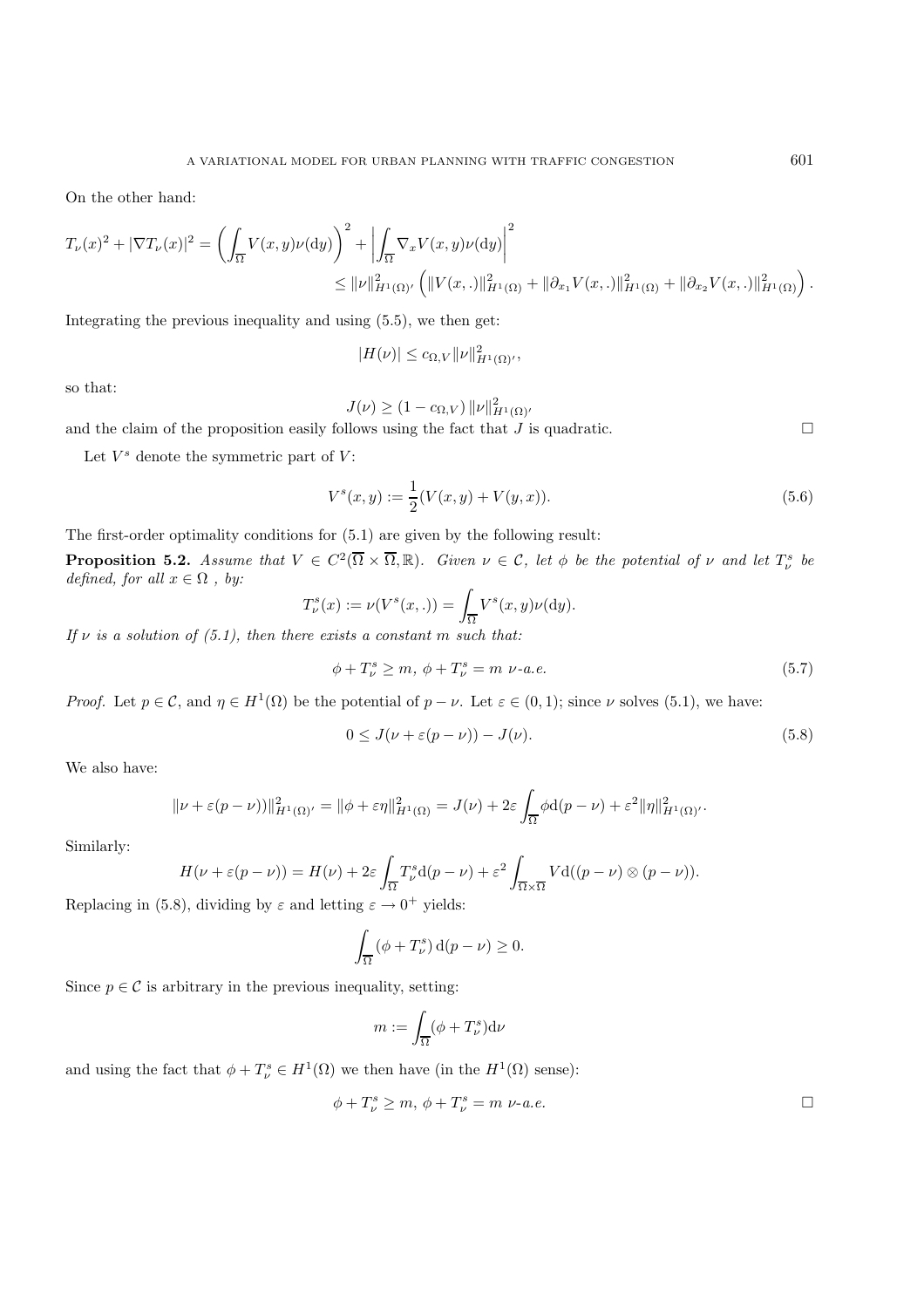**Remark 5.1.** Firstly, let us remark that, thanks to Proposition 5.1, if, in addition,  $c_{\Omega,V} < 1$ , problem (5.1) being strictly convex, condition (5.7) is in fact sufficient and fully characterizes the minimizer. This fact will be used several times in the examples of Section 8. Secondly, it should be noticed that in (5.7)  $\nu$  appears only indirectly through its potential and  $T^s_{\nu}$ .

## 6. Regularity *VIA* approximation

The aim of this section is to get some regularity results on the optimal measure  $\nu$  by approximating the minimization problem and then looking for some properties of minimizers passing to the limit.

Before considering the approximation, we need to recall useful results regarding: first, the Wasserstein distance from optimal transport theory and, second, elliptic regularity.

**Definition 6.1.** For every  $p \ge 1$  we call p–Wasserstein distance between two probability measures  $\mu_1$  and  $\mu_2$ on  $\overline{\Omega}$  the quantity

$$
W_p(\mu_1, \mu_2) = \inf \left( \int_{\overline{\Omega} \times \overline{\Omega}} |x - y|^p \lambda(\mathrm{d}x, \mathrm{d}y) \right)^{1/p}
$$

where the infimum is taken on all transport plans  $\lambda$  between  $\mu_1$  and  $\mu_2$ , that is on all probability measures  $\lambda$ on  $\overline{\Omega} \times \overline{\Omega}$  whose marginals  $\pi^1_{\#}\lambda$  and  $\pi^2_{\#}\lambda$  coincide with  $\mu_1$  and  $\mu_2$  respectively.

To recall some properties of Wasserstein distances we need another definition:

**Definition 6.2.** We say that a function  $\psi$  is c−concave with respect to the cost  $|x - y|^p$  if it can be written in the form

$$
\psi(x) = \inf_{y \in \overline{\Omega}} |x - y|^p - \chi(y).
$$

With the same notation we will also say that  $\psi$  is the c−transform of  $\chi$  (and so a function is c−concave if and only if it is the c−transform of some function), and write  $\psi = \chi^c$ .

**Proposition 6.1.** *The space* P Ω *equipped with any* p−*Wasserstein distance turns out to be a compact metric space with the same topology as that given by the weak\* convergence of measures. Moreover, it holds*

$$
W_p^p(\mu_1, \mu_2) = \sup_{\psi \ c-concave} \int_{\overline{\Omega}} \psi \, \mathrm{d}\mu_1 + \int_{\overline{\Omega}} \psi^c \, \mathrm{d}\mu_2. \tag{6.1}
$$

In our discussion we will make use only of 2−Wasserstein distance and so we will only deal with c−concave functions with respect to  $|x-y|^2$ . Notice that those functions coincide with the functions  $\psi$  such that  $x \mapsto$  $\psi(x) - x^2$  is concave in the usual sense. Moreover, being expressed in terms of an inf, it is clear that they are all L−Lipschtiz functions, with  $L = 2 \text{ diam }\Omega$ . Just a last notation: the c−concave functions realizing the maximum in (6.1) will be referred to as Kantorovich potentials in the transport between  $\mu_1$  and  $\mu_2$ .

As a second tool we need some result on elliptic regularity theory in the case of Neumann conditions. Precisely, we will use the following.

**Proposition 6.2.** *Consider the elliptic equation* (4.2)*, which is always endowed with an unique solution for every*  $\nu \in X'$ . Then it holds:

- *if*  $\Omega$  *is an open set with*  $C^2$  *boundary and*  $\nu \in L^p(\Omega)$  *then*  $\phi \in W^{2,p}(\Omega)$ *;*
- *if*  $\Omega$  *is an open set with*  $C^{2,\alpha}$  *boundary and*  $\nu \in C^{0,\alpha}(\Omega)$  *then*  $\phi \in C^{2,\alpha}(\Omega)$ *.*

We refer to [1] for both implications. For the Holder theory we can refer also to [8], whose results in Chapter 6, Section 7, have to be adapted, while for the  $L^p$  theory in the case  $p = 2$  the ninth chapter in [4] can be seen as well. From now on, we will call "regular" those open sets whose boundary is  $C^{2,\alpha}$  for at least a positive value of  $\alpha$ .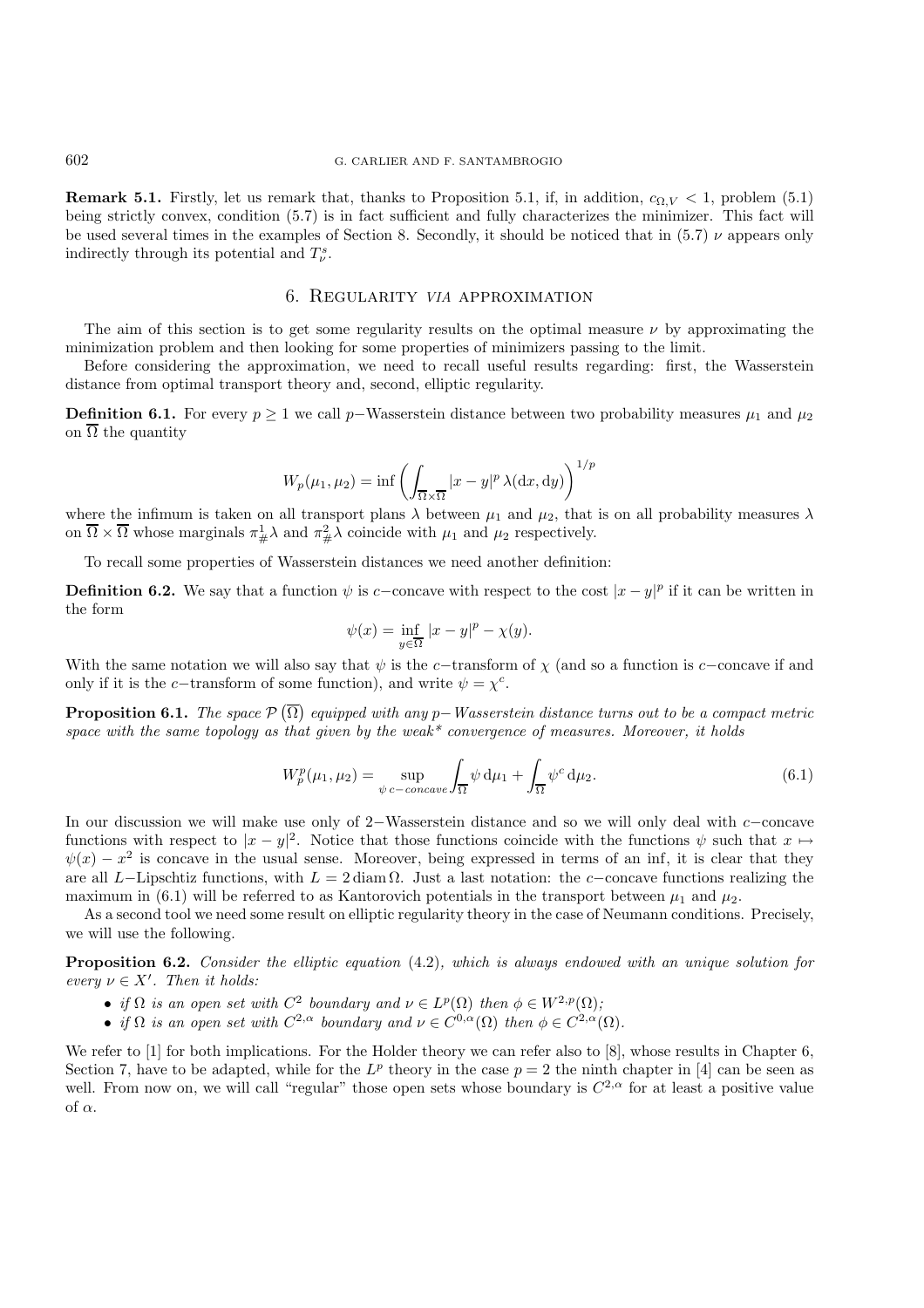In our approximation, we want to retrieve information on all minimizers of our problem (in general, when J is not convex they could be more than one), and so we define some functionals  $J_{\varepsilon}$  for every choice of  $\overline{\nu} \in \operatorname{argmin} J$ . We set, for small  $\varepsilon > 0$ ,

$$
J_{\varepsilon}(\nu) = J(\nu) + \varepsilon W_2^2(\nu, \nu_{\varepsilon}) + \delta_{\varepsilon} ||\nu||_{L^2(\Omega)}^2,
$$

where  $(\nu_{\varepsilon})_{\varepsilon}$  is a sequence of measures which are absolutely continuous with a strictly positive density, approxi-<br>meting  $\overline{\nu}$  in the W distance and  $\delta$  is a small parameter depending on a to be properly cho mating  $\bar{\nu}$  in the  $W_2$  distance, and  $\delta_{\varepsilon}$  is a small parameter depending on  $\varepsilon$  to be properly chosen.

Since the semicontinuity of the terms we have added with respect to weak\* topology is clear, we get the existence of at least a minimizer  $\overline{\nu}_{\varepsilon}$  for each functional  $J_{\varepsilon}$ . We have the following result, which is nothing but an ad hoc modification of general Γ−convergence concepts.

**Proposition 6.3.** *It is possible to choose the parameters*  $\delta_{\varepsilon}$  *and the sequence*  $(\nu_{\varepsilon})_{\varepsilon}$  *in such a way that the sequence of minimizers*  $(\overline{\nu}_{\varepsilon})_{\varepsilon}$  *of*  $J_{\varepsilon}$  *tends to*  $\overline{\nu}$  *in the weak\* topology (or, equivalently, with respect to the*  $W_2$ *distance).*

*Proof.* We choose  $\nu_{\varepsilon} \in L^2(\Omega)$  such that  $J(\nu_{\varepsilon}) \leq J(\overline{\nu}) + \varepsilon^2/2$ , and maintaining the fact that  $\nu_{\varepsilon} \stackrel{*}{\to} \overline{\nu}$ . This is possible thanks to Lemma 6.4, choosing an  $L^2$  sequence  $(\nu_{\varepsilon})_{\varepsilon}$  which approximates  $\overline{\nu}$  in the strong topol-<br>care of  $H^1(\Omega)'$  and poticing that also the interaction term is in fact continuous with perpect ogy of  $H^1(\Omega)'$  and noticing that also the interaction term is in fact continuous with respect to this convergence. It is not difficult to choose the densities of the measures  $\nu_{\varepsilon}$  to be positive as required. Then we set  $\delta_{\varepsilon} = \varepsilon^2 (\|\nu_{\varepsilon}\|_{L^2(\Omega)})^{-2}/2.$ 

So we have

$$
J(\overline{\nu}_{\varepsilon}) + \varepsilon W_2^2(\overline{\nu}_{\varepsilon}, \nu_{\varepsilon}) + \delta_{\varepsilon} \|\overline{\nu}_{\varepsilon}\|_{L^2(\Omega)}^2 \leq J(\nu_{\varepsilon}) + \delta_{\varepsilon} \|\nu_{\varepsilon}\|_{L^2(\Omega)}^2 \leq J(\overline{\nu}) + \varepsilon^2.
$$

Since  $\overline{\nu}$  is a minimizer for J we have  $J(\overline{\nu}_{\varepsilon}) \geq J(\overline{\nu})$ , and so we get

$$
J(\overline{\nu}) + \varepsilon W_2^2(\overline{\nu}_{\varepsilon}, \nu_{\varepsilon}) \leq J(\overline{\nu}) + \varepsilon^2,
$$

where we have neglected the positive term  $\delta_{\varepsilon} ||\overline{\nu}_{\varepsilon}||_{L^2(\Omega)}^2$ . By simplifying and dividing by  $\varepsilon$  we get

$$
W_2^2(\overline{\nu}_{\varepsilon},\nu_{\varepsilon})\leq \varepsilon,
$$

and so

$$
W_2(\overline{\nu}_{\varepsilon}, \overline{\nu}) \leq \sqrt{\varepsilon} + W_2(\overline{\nu}, \nu_{\varepsilon}) \to 0,
$$

which is the thesis.  $\Box$ 

**Lemma 6.4.** *The subspace*  $C_c^{\infty}(\Omega) \subset L^2(\Omega)$  *is dense in the Hilbert space*  $H^1(\Omega)'$ .

*Proof.* It is sufficient to show the following implication:

$$
\xi \in H^1(\Omega)', \langle \xi, f \rangle_{H^1(\Omega)'} = 0
$$
 for all  $f \in C_c^{\infty}(\Omega) \Rightarrow \xi = 0$ .

After calling  $\psi_{\xi}$  and  $\psi_{f}$  the potentials of  $\xi$  and  $f$ , respectively, we have

$$
\langle \xi, f \rangle_{H^1(\Omega)'} = \langle \psi_{\xi}, \psi_{f} \rangle_{H^1(\Omega)} = \int_{\Omega} \psi_{\xi} \psi_{f} + \int_{\Omega} \nabla \psi_{\xi} \cdot \nabla \psi_{f} = \int_{\Omega} \psi_{\xi} f.
$$

Consequently, the condition of being  $\xi$  orthogonal to every  $f \in C_c^{\infty}(\Omega)$  in  $H^1(\Omega)'$  implies that the potential of  $\xi$ <br>must be orthogonal in  $L^2(\Omega)$  to all  $C^{\infty}$  functions. So the must be identically 0 and then must be orthogonal in  $L^2(\Omega)$  to all  $C_c^{\infty}$  functions. So  $\psi_{\xi}$  must be identically 0 and then  $\xi = 0$ .

Having established the convergence of the minimizers  $\overline{\nu}_{\varepsilon}$  to  $\overline{\nu}$ , we look for uniform estimates of such minimizers. From now on, we will make use of the following assumption on the function  $V$ :

**Vdiod** *(V depends increasingly on distances)*: *V* is a function of the form  $V(x,y) = v(|x-y|^2)$  for a  $C^2$ strictly increasing function v with  $v'(s) > 0$  for  $s > 0$ .

Obviously, under this hypothesis, V is a symmetric function and so  $V = V^s$  and  $T_{\nu} = T^s_{\nu}$  for every probability measure  $\nu$ .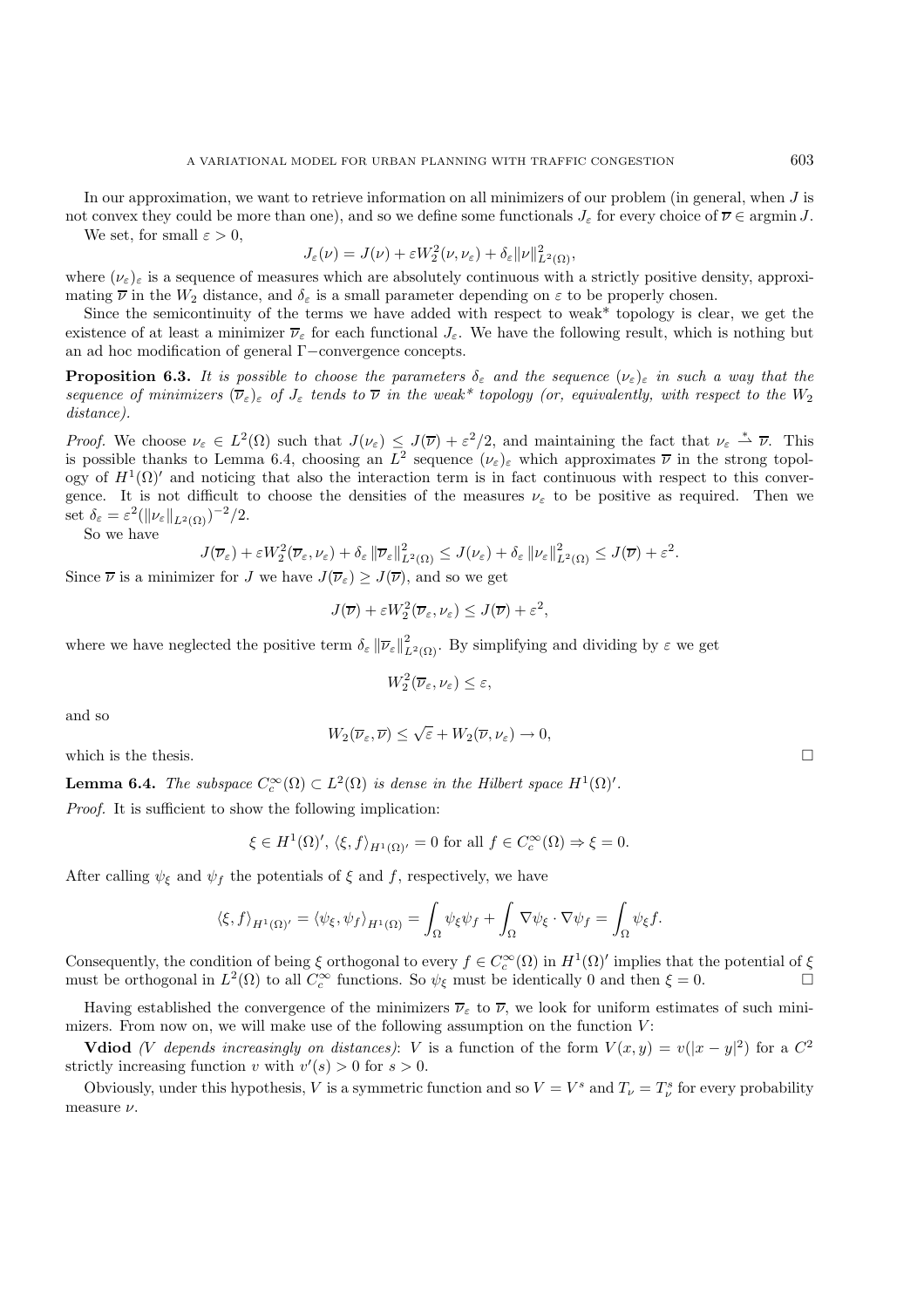## 6.1.  $L^\infty$  estimates in the convex case

**Theorem 6.5.** *Suppose that*  $\Omega$  *is a bounded, regular and strictly convex open subset of*  $\mathbb{R}^2$  *and that* **Vdiod** *holds. Then, every minimizer*  $\overline{\nu}_{\varepsilon}$  *of*  $J_{\varepsilon}$  *is an absolutely continuous measure with*  $L^{\infty}$  *density, bounded by a uniform constant depending on*  $\Omega$  *and on*  $||V||_{C^2(\Omega)}$ *. Consequently,*  $\overline{\nu}$  *has a density bounded by the same constant as well.*

*Proof.* We write down a necessary optimality condition on  $\overline{\nu}_{\varepsilon}$ . To obtain it, we act as in the proof of Proposition 5.2. We have only to consider two additional terms. The  $L^2$  term is easy to deal with: if we set  $\nu_{\varepsilon,t} = \nu_{\varepsilon} + t(p - \nu_{\varepsilon})$  for small  $\varepsilon, t \in [0, 1]$  and an arbitrary probability  $p \in L^2(\Omega)$ , we have

$$
\lim_{t \to 0} \frac{\|\nu_{\varepsilon,t}\|_{L^2(\Omega)}^2 - \|\overline{\nu}_{\varepsilon}\|_{L^2(\Omega)}^2}{t} = 2 \int_{\Omega} (p - \overline{\nu}_{\varepsilon}) \overline{\nu}_{\varepsilon}.
$$

For the Wasserstein term, we behave as in [5]. Let us choose for each t a Kantorovich potential  $\psi_{\varepsilon,t}$  for the transport between  $\nu_{\varepsilon,t}$  and  $\nu_{\varepsilon}$ , and let  $\psi_{\varepsilon}$  be the only Kantorovich potential (up to additive constants) between  $\overline{\nu}_{\varepsilon}$ and  $\nu_{\varepsilon}$  (uniqueness comes from the fact that the density of  $\nu_{\varepsilon}$  is positive everywhere on the connected open set Ω). We can choose all these Kantorovich potentials to vanish on a same point. Remember that they are all L−Lipschitz functions. We then have

$$
W_2^2(\nu_{\varepsilon,t},\nu_{\varepsilon}) - W_2^2(\overline{\nu}_{\varepsilon},\nu_{\varepsilon}) \le t \int_{\Omega} \psi_{\varepsilon,t} d(p - \overline{\nu}_{\varepsilon}),
$$

and so

$$
\limsup_{t \to 0} \frac{W_2^2(\nu_{\varepsilon,t}, \nu_{\varepsilon}) - W_2^2(\overline{\nu}_{\varepsilon}, \nu_{\varepsilon})}{t} \le \int_{\Omega} \psi_{\varepsilon} d(p - \overline{\nu}_{\varepsilon}).
$$

We have used the fact that, up to subsequences, the sequence  $(\psi_{\varepsilon,t})_t$  has a limit and such a limit must be a<br>Kantanavich actorial between  $\overline{\mathbf{v}}$  and  $\mathbf{v}$  and so it must be the subsequence Kantorovich potential between  $\overline{\nu}_{\varepsilon}$  and  $\nu_{\varepsilon}$ , and so it must be  $\psi_{\varepsilon}$ .

By this considerations and the same technique as in Proposition 5.2, we get

$$
\delta_{\varepsilon}\overline{\nu}_{\varepsilon} + \frac{\varepsilon}{2}\psi_{\varepsilon} + \phi_{\varepsilon} + T_{\overline{\nu}_{\varepsilon}} \ge c_{\varepsilon} \text{ in } \Omega; \tag{6.2}
$$

$$
\delta_{\varepsilon}\overline{\nu}_{\varepsilon} + \frac{\varepsilon}{2}\psi_{\varepsilon} + \phi_{\varepsilon} + T_{\overline{\nu}_{\varepsilon}} = c_{\varepsilon} \text{ for } \overline{\nu}_{\varepsilon} - a.e. x \in \Omega.
$$
 (6.3)

Here  $\phi_{\varepsilon}$  is the potential of  $\overline{\nu}_{\varepsilon}$ , and we have identified  $\overline{\nu}_{\varepsilon}$  with its density (obviously  $\overline{\nu}_{\varepsilon} \in L^2(\Omega)$ ). We may write

$$
\overline{\nu}_{\varepsilon} = \frac{1}{\delta_{\varepsilon}} \left( c_{\varepsilon} - \phi_{\varepsilon} - T_{\overline{\nu}_{\varepsilon}} - \frac{\varepsilon}{2} \psi_{\varepsilon} \right)_{+} . \tag{6.4}
$$

Since  $\overline{\nu}_{\varepsilon}$  is  $L^2$  we have  $\phi_{\varepsilon} \in H^2(\Omega) \subset C^{0,\alpha}(\Omega)$ , and this shows that  $\overline{\nu}_{\varepsilon}$  is Holder continuous, since all the functions appearing in the positive part are at least Holder continuous. Consequently, since  $\overline{\nu}_{\varepsilon} \in C^{0,\alpha}(\Omega)$ , the function  $\phi_{\varepsilon}$  turns out to be a  $C^{2,\alpha}$  function.

We look for a maximum point  $x_{\varepsilon}$  of  $\overline{\nu}_{\varepsilon}$ : in it we have a local minimum of the sum  $\frac{\varepsilon}{2}\psi_{\varepsilon} + \phi_{\varepsilon} + T_{\overline{\nu}_{\varepsilon}}$ . Thanks to  $x \mapsto \psi_{\varepsilon}(x) - x^2$  being concave, we may write  $\psi_{\varepsilon} \leq l + Q$ , with equality in  $x_{\varepsilon}$ , where l is an affine function and  $Q(x)$ ,  $x^2$ , Consequently,  $x_{\varepsilon}$  is a local minimum for the gum  $\xi(l + Q) + \xi_{\varepsilon} + T$ . Le  $Q(x) = x^2$ . Consequently  $x_{\varepsilon}$  is a local minimum for the sum  $\frac{\varepsilon}{2}(l+Q) + \phi_{\varepsilon} + T_{\overline{\nu}_{\varepsilon}}$ . Lemma 6.6 shows that  $x_{\varepsilon}$ does not belong to the boundary of  $\Omega$ , at least for small  $\varepsilon$ . So, since  $x_{\varepsilon}$  is an interior point and all the functions involved are at least twice differentiable, we may write, taking the laplacians,

$$
0 \le 2\varepsilon + \Delta \phi_{\varepsilon}(x_{\varepsilon}) + \Delta T_{\overline{\nu}_{\varepsilon}}(x_{\varepsilon}). \tag{6.5}
$$

In this case we can use  $\overline{\nu}_{\varepsilon} = \phi_{\varepsilon} - \Delta \phi_{\varepsilon}$  to estimate  $\overline{\nu}_{\varepsilon}(x_{\varepsilon})$ . In fact in  $x_{\varepsilon}$  we have  $\overline{\nu}_{\varepsilon}(x_{\varepsilon}) > 0$  and so

$$
\phi_{\varepsilon}(x_{\varepsilon}) - M \leq c_{\varepsilon},\tag{6.6}
$$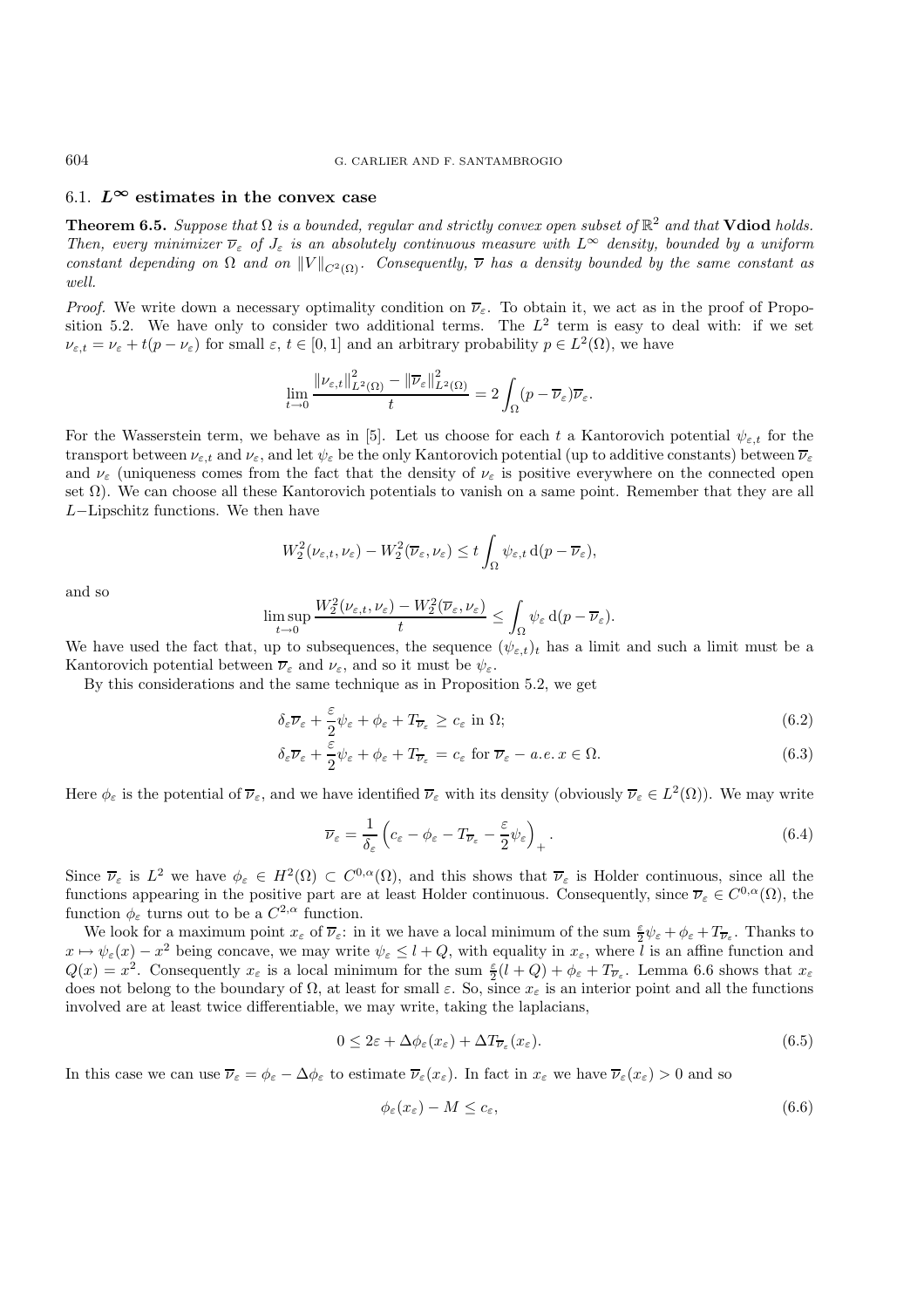where  $M = \sup |\psi_{\varepsilon}| + |T_{\overline{\nu}_{\varepsilon}}|$  can be uniformly estimated,  $\psi_{\varepsilon}$  being L-Lipschitz functions vanishing at a given point in  $\Omega$  and  $|T_{\nu}| \leq \sup |V|$  for every probability  $\nu$ . So it is sufficient to estimate  $c_{\varepsilon}$ . To do this we can integrate (6.4), obtaining

$$
\delta_{\varepsilon} \ge c_{\varepsilon} |\Omega| - M |\Omega| - 1, \tag{6.7}
$$

where we used the fact that both  $\overline{\nu}_{\varepsilon}$  and  $\phi_{\varepsilon}$  are probability measures. Putting together (6.6) and (6.7) we get  $\phi_{\varepsilon} \leq C$ , being C a constant depending on  $\Omega$  and sup V, and so, by recalling the equality  $\overline{\nu}_{\varepsilon} = \phi_{\varepsilon} - \Delta \phi_{\varepsilon}$  and the inequality (6.5) we get

$$
\overline{\nu}_{\varepsilon}(x_{\varepsilon}) \leq C + 2\varepsilon + \|V\|_{C^{2}(\Omega)}.
$$

Since  $x_{\varepsilon}$  is a maximum point we have got an  $L^{\infty}$  estimate on  $\overline{\nu}_{\varepsilon}$ .

**Lemma 6.6.** *Suppose that*  $\Omega$  *is a bounded, regular and strictly convex open subset of*  $\mathbb{R}^2$  *and that* **Vdiod** *holds. Then, at least for small*  $\varepsilon$  *we have*  $x_{\varepsilon} \in \Omega$ *.* 

*Proof.* Suppose, on the contrary, to have a sequence  $(x_\varepsilon)_\varepsilon$  contained in the boundary  $\partial\Omega$ . Such  $x_\varepsilon$  is a local minimum point for  $\frac{\epsilon}{2}\psi_{\epsilon} + \phi_{\epsilon} + T_{\overline{\nu}_{\epsilon}}$ . In a local minimum point on the boundary the normal exterior derivative<br>should be non-positive. The derivative of the may also not evid, but we may use the feat that th should be non positive. The derivative of  $\psi_{\varepsilon}$  may also not exist, but we may use the fact that  $\psi_{\varepsilon}$  is an L−Lipschitz function. Being multiplied by  $\varepsilon$ , and vanishing by definition the normal derivative of  $\phi_{\varepsilon}$ , it is not difficult to check that we should have

$$
\limsup_{\varepsilon \to 0} \frac{\partial T_{\overline{\nu}_{\varepsilon}}}{\partial n}(x_{\varepsilon}) \le 0.
$$
\n(6.8)

On the other hand, we have

$$
\frac{\partial T_{\overline{\nu}_{\varepsilon}}}{\partial n}(x_{\varepsilon})=2\int_{\Omega}v'(|x_{\varepsilon}-y|^2)(x_{\varepsilon}-y)\cdot n(x_{\varepsilon})\overline{\nu}_{\varepsilon}(\mathrm{d}y)\geq a_{\delta}\delta\overline{\nu}_{\varepsilon}(\Omega\setminus S_{\delta}(x_{\varepsilon})),
$$

where  $a_{\delta}$  is the minimum value of v' on  $[\delta^2, \text{diam}\Omega^2]$  and, for every point  $x \in \partial\Omega$ , we define  $S_{\delta}(x) =$  ${y \in \Omega \mid (x - y) \cdot n(x) \leq \delta}$ . Condition (6.8) implies that, for every  $\delta > 0$ , it holds  $\overline{\nu}_{\varepsilon}(\Omega \setminus S_{\delta}(x_{\varepsilon})) \to 0$ . Taking a limit point  $x_0$  of the sequence  $(x_{\varepsilon})_{\varepsilon}$ , we will show that this implies that the measure which is the limit of the sequence  $(\overline{\nu}_{\varepsilon})_{\varepsilon}$  is concentrated on  $x_0$ . This is impossible, since this limit measure is  $\overline{\nu}$ , which is optimal for J, and so it belongs to  $H^1(\Omega)'$ . Yet in two dimensions a measure concentrated on a single point does not belong to such a space. To conclude, it is then sufficient to show that, for each ball  $\overline{B(x_0, r)}$ , it holds  $S_\delta(x_\varepsilon) \subset \overline{B(x_0, r)}$ for sufficiently small  $\delta$  and  $\varepsilon$ , thus getting  $\lim_{\varepsilon} \overline{\nu}_{\varepsilon}(\overline{B(x_0, r)}) = 1$  for every  $r > 0$ . If not, we would have a sequence  $(y_{\delta,\varepsilon})_{\delta,\varepsilon}$  such that  $(x_{\varepsilon} - y_{\delta,\varepsilon}) \cdot n(x_{\varepsilon}) < \delta$  and  $|x - y_{\delta,\varepsilon}| > r$ . At the limit we get a point  $y \in \partial\Omega$  such that  $(x_0 - y) \cdot n(x_0) \le 0$  (which implies, in a strictly convex  $\Omega$ ,  $x_0 = y$ ), but  $|x_0 - y| \ge r$ , and this is absurd.  $\Box$ 

**Remark 6.1.** If we want to consider the one-dimensional case (with  $\Omega$  an interval) the proof of Lemma 6.6 has to be modified: it is sufficient to say that a measure concentrated at a single point, which is a terminal point of the interval, cannot be optimal. The potential of such a measure can be explicitely computed, being an exponential function, and it can be proven that the optimality condition of Proposition 5.2 cannot hold, at least under the additional assumption  $v'(0) = 0$  in **Vdiod**.

We conclude this part of the section by a consideration on the consequences of this result on the regularity of the potential  $\phi$ .

**Corollary 6.7.** *The potential*  $\phi$  *of an optimal measure is a*  $W^{2,p}$  *function for any*  $1 \leq p < +\infty$  *and then a*  $C^{1,\alpha}$ *function too.*

*Proof.* Just apply Proposition 6.2 and consider that  $\overline{\nu} \in L^{\infty}(\Omega) \subset L^{p}(\Omega)$  for any finite p. The second part of the statement is just a consequence of well-known embedding theorems.  $\Box$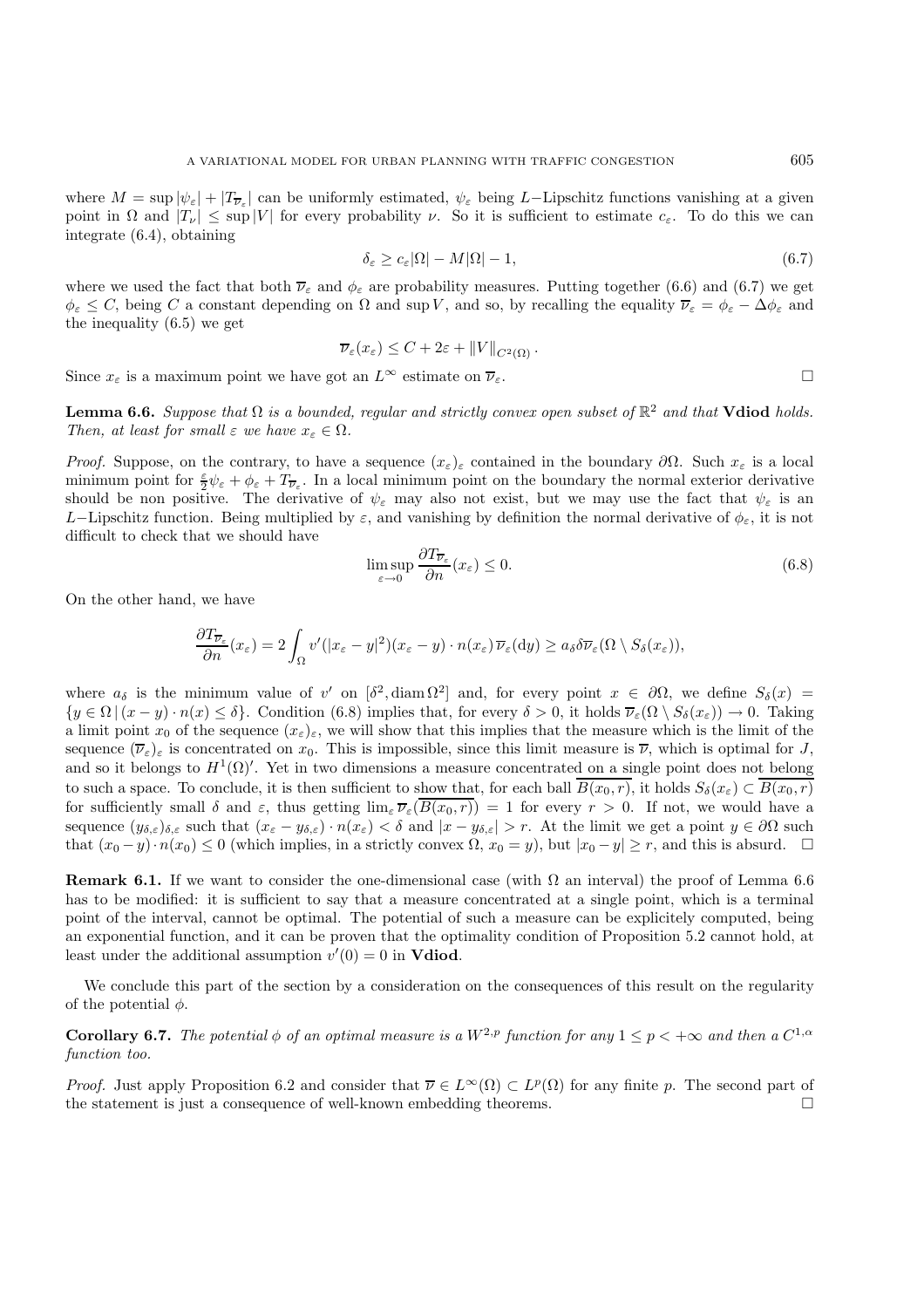## 6.2. **Interior**  $L^2$  estimates in the general case

In this section, we look for weaker estimates which are valid in the case of a non convex domain  $\Omega$ . Let us write  $\partial\Omega = \Gamma_1 \cup \Gamma_2$ , where  $\Gamma_1 = \partial\Omega \cap \partial(\mathbf{co}\Omega)$  and  $\Gamma_2 = \partial\Omega \setminus \partial(\mathbf{co}\Omega)$ .

**Theorem 6.8.** *Suppose that* Γ<sub>1</sub> *is a strictly convex regular boundary and that* **Vdiod** *holds. Then, given a Lipschitz function*  $\theta$  *such that*  $d(\text{spt } \theta, \Gamma_2) > 0$ *, the sequence of functions*  $(\theta \overline{\nu}_{\varepsilon})_{\varepsilon}$  *is bounded in*  $L^2$ *.* 

*Proof.* We start by testing equation (4.2) for  $\overline{\nu}_{\varepsilon}$  against the function  $\theta^2 \overline{\nu}_{\varepsilon}$ :

$$
\int_{\Omega} \overline{\nu}_{\varepsilon}^2 \theta^2 = \int_{\Omega} \phi_{\varepsilon} \theta^2 \overline{\nu}_{\varepsilon} + \int_{\Omega} \nabla \phi_{\varepsilon} \cdot \nabla (\theta^2 \overline{\nu}_{\varepsilon}).
$$
\n(6.9)

Since on spt  $\overline{\nu}_{\varepsilon}$  we have  $\nabla \phi_{\varepsilon} = -\delta_{\varepsilon} \nabla \overline{\nu}_{\varepsilon} - \nabla (\frac{\varepsilon}{2} \psi_{\varepsilon} + T_{\overline{\nu}_{\varepsilon}})$ , we get

$$
\int_{\Omega} \overline{\nu}_{\varepsilon}^{2} \theta^{2} = \int_{\Omega} \phi_{\varepsilon} \theta^{2} \overline{\nu}_{\varepsilon} - \delta_{\varepsilon} \int_{\Omega} \nabla \overline{\nu}_{\varepsilon} \cdot \nabla (\theta^{2} \overline{\nu}_{\varepsilon}) - \int_{\Omega} \nabla (\frac{\varepsilon}{2} \psi_{\varepsilon} + T_{\overline{\nu}_{\varepsilon}}) \cdot \nabla (\theta^{2} \overline{\nu}_{\varepsilon})
$$
\n
$$
\leq \int_{\Omega} \phi_{\varepsilon} \theta^{2} \overline{\nu}_{\varepsilon} - \delta_{\varepsilon} \int_{\Omega} \theta^{2} |\nabla \overline{\nu}_{\varepsilon}|^{2} - 2\delta_{\varepsilon} \int_{\Omega} \overline{\nu}_{\varepsilon} \theta \nabla \overline{\nu}_{\varepsilon} \cdot \nabla \theta
$$
\n
$$
+ \int_{\Omega} \Delta \left( \frac{\varepsilon}{2} \psi_{\varepsilon} + T_{\overline{\nu}_{\varepsilon}} \right) \theta^{2} \overline{\nu}_{\varepsilon} - \int_{\partial \Omega} \theta^{2} \overline{\nu}_{\varepsilon} \left( \frac{\partial T_{\overline{\nu}_{\varepsilon}}}{\partial n} - \frac{\varepsilon}{2} L \right). \tag{6.10}
$$

Using once more  $\delta_{\varepsilon} \nabla \overline{\nu}_{\varepsilon} = -\nabla \phi_{\varepsilon} - \nabla (\frac{\varepsilon}{2} \psi_{\varepsilon} + T_{\overline{\nu}_{\varepsilon}})$  on spt  $\overline{\nu}_{\varepsilon}$  in (6.10), we get:

$$
\int_{\Omega} \overline{\nu}_{\varepsilon}^{2} \theta^{2} \leq \int_{\Omega} \phi_{\varepsilon} \theta^{2} \overline{\nu}_{\varepsilon} - \delta_{\varepsilon} \int_{\Omega} \theta^{2} |\nabla \overline{\nu}_{\varepsilon}|^{2} + 2 \int_{\Omega} \overline{\nu}_{\varepsilon} \theta \nabla \phi_{\varepsilon} \cdot \nabla \theta \n+ 2 \int_{\Omega} \overline{\nu}_{\varepsilon} \theta \nabla \left( \frac{\varepsilon}{2} \psi_{\varepsilon} + T_{\overline{\nu}_{\varepsilon}} \right) \cdot \nabla \theta + \int_{\Omega} \Delta \left( \frac{\varepsilon}{2} \psi_{\varepsilon} + T_{\overline{\nu}_{\varepsilon}} \right) \theta^{2} \overline{\nu}_{\varepsilon} - \int_{\partial \Omega} \theta^{2} \overline{\nu}_{\varepsilon} \left( \frac{\partial T_{\overline{\nu}_{\varepsilon}}}{\partial n} - \frac{\varepsilon}{2} L \right). \tag{6.11}
$$

Notice that the Laplacian appearing in the fifth term is composed by two parts: the Laplacian of a  $C<sup>2</sup>$  function and the Laplacian of a concave one, which is a negative measure. We have six terms that must be estimated:

- the first one is bounded by  $\|\theta \overline{\nu}_{\varepsilon}\|_{L^2(\Omega)} \|\theta \phi_{\varepsilon}\|_{L^2(\Omega)}$ ;
- the second is negative;
- the third is bounded by  $\|\nabla \phi_{\varepsilon}\|_{L^2(\Omega)} \|\theta \overline{\nu}_{\varepsilon}\|_{L^2(\Omega)} \operatorname{lip} \theta;$
- the fourth by  $\|\theta \overline{\nu}_{\varepsilon}\|_{L^2(\Omega)} \left(\frac{\varepsilon}{2} L + \text{lip } V\right) \text{lip }\theta;$
- 
- the fifth by  $(2\varepsilon + ||V||_{C^2(\Omega)}) ||\theta^2||_{L^{\infty}(\Omega)}$ ;<br>• the last one is negative for small  $\varepsilon$  and it can be proven exactly as in the proof of Lemma 6.6.

The proof is then achieved, since the sequence  $(\phi_{\varepsilon})_{\varepsilon}$  is bounded in  $H^1(\Omega)$ , thanks to  $\|\phi_{\varepsilon}\|_{L^2(\Omega)}^2 + \|\nabla \phi_{\varepsilon}\|_{L^2(\Omega)}^2 \leq$ <br> $L(\overline{\Omega})$ . Moreover, the left hand side in (6.11) is supplying in  $\|\overline{\Omega}\$  $J_{\varepsilon}(\overline{\nu}_{\varepsilon})$ . Moreover, the left hand side in (6.11) is quadratic in  $\|\theta \overline{\nu}_{\varepsilon}\|_{L^2(\Omega)}$  and the right hand side at most linear, which gives the estimate we were looking for. which gives the estimate we were looking for.

Theorem 6.8 gives a local  $L^2$  bound on the densities  $\overline{\nu}_{\varepsilon}$ : this enables us, together with the optimality conditions of Section 5, to state a stronger regularity result.

**Theorem 6.9.** *Suppose that* Γ<sub>1</sub> *is a strictly convex regular boundary and that* **Vdiod** *holds. Then any optimal measure*  $\overline{\nu}$  *for J can be expressed as*  $\overline{\nu} = \overline{\nu}^a + \overline{\nu}^s$ *, with*  $\overline{\nu}^a \in L^{\infty}(\Omega)$  *and*  $\overline{\nu}^s$  *a singular measure supported on*  $\overline{\Gamma}_2$ *.* 

*Proof.* By Theorem 6.8 we get that  $\overline{\nu}$  is locally  $L^2$  in  $\Omega \setminus \overline{\Gamma}_2$ . This means, by interior elliptic regularity theory, that its potential  $\phi$  is locally  $H^2$  in the same set, and thus continuous. Hence the equality  $\phi = c - T_{\overline{\nu}}$  given by optimality conditions holds true on the whole spt  $\overline{\nu}$ . So the following holds

$$
\phi I_{\rm spt}\overline{\nu} = (c - T_{\overline{\nu}})I_{\rm spt}\overline{\nu} \in L^{\infty}(\Omega). \tag{6.12}
$$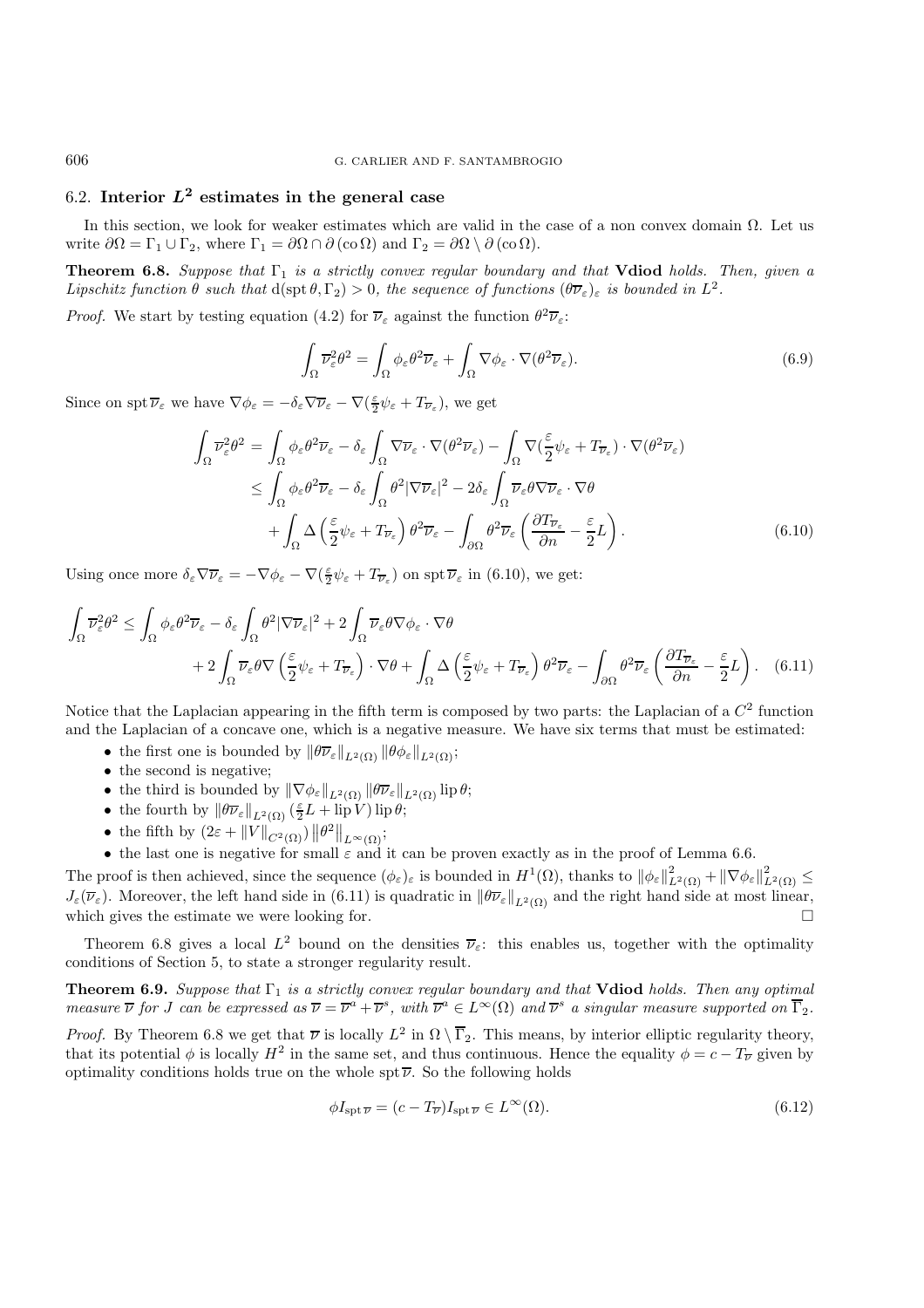Moreover,  $\mathcal{L}^2$ –almost everywhere on spt $\overline{\nu}$ , we also have  $\Delta \phi = -\Delta T_{\overline{\nu}}$  and so

$$
\Delta \phi I_{\rm spt} \overline{\nu} = -\Delta T_{\overline{\nu}} I_{\rm spt} \overline{\nu} \in L^{\infty}(\Omega). \tag{6.13}
$$

 $(6.12)$  and  $(6.13)$  together, imply

$$
\overline{\nu}I_A = (\phi - \Delta \phi)I_{\text{spt}}_{\overline{\nu}} \in L^{\infty}(\Omega),
$$

where  $A = \overline{\Omega} \setminus \Gamma_2$ . Finally, set  $\nu^a = \overline{\nu} I_A$  and  $\nu^s = \overline{\nu} I_{\Gamma_2}$ .

**Remark 6.2.** In Section 8, an example will be given to show that it is in fact possible that an optimal  $\nu$  gives a positive mass to  $\Gamma_2$ 

## 7. Qualitative properties of the minimizers

In this section, we give some qualitative properties regarding the support of an optimal measure  $\nu$ . This turns out to be very important, thanks to the following result. In all the section  $\Omega$  will be strictly convex, regular, and condition **Vdiod** will hold.

**Proposition 7.1.** *The*  $L^\infty$  *density of any optimal measure*  $\nu$  *coincides almost everywhere in* spt  $\nu$  *with* a *continuous function.*

*Proof.* Thanks to the regularity of the potential  $\phi$  we may say that the equality  $\phi = c - T_{\nu}$  holds eveywhere in the support and that, for the laplacian of  $\phi$ , which is an  $L^p$  function, it holds  $\Delta \phi = -\Delta T_\nu$  *a.e.* From  $\nu = \phi - \Delta \phi$  and  $V \in C^2(\Omega)$  which implies  $T_v \in C^2(\Omega)$  we get the thesis and  $V \in C^2(\Omega)$ , which implies  $T_{\nu} \in C^2(\Omega)$ , we get the thesis.

As a consequence of the previous result, we may say that the reason for possible irregular behaviour of  $\nu$ must be traced back to the shape of its support. As far as this shape is concerned, we can only give two general results, whose statements are quite weak.

**Proposition 7.2.** *Suppose, other than the general assumptions of the section, that* V *is strictly convex. Then the support of* ν *has non-empty interior.*

*Proof.* We will show that spt v contains a small ball around the point  $x_0$  defined by  $x_0 = \operatorname{argmin} T_{\nu}$ . The function  $T_{\nu}$  inherits strict convexity from V, and so there exist just one minimizer and just one critical point for  $T_{\nu}$ . We start by saying that, under the assumption of Theorem 6.5, we must have spt  $\nu \cap \partial \Omega = \emptyset$ . Indeed, φ being a  $C^{1,\alpha}$  function, it holds  $\nabla \phi = -\nabla T_\nu$  on the whole support and this, by calculating  $\nabla T_\nu$  as in Lemma 6.6, would otherwise prevent the normal derivative of  $\phi$  from vanishing on  $\partial\Omega$ .

We now want to show that  $x_0 \in \text{spt } \nu$ : to do this consider a maximum point  $\overline{x}$  for  $\phi$ . Such a point must be placed in spt v, since outside it holds  $\Delta \phi = \phi$  and on an interior maximum point we should have a strictly positive value for  $\phi$ . The same consideration can be performed on the boundary, since we already know that the normal derivative vanishes and no maximum point on the boundary with vanishing normal derivative and positive laplacian is allowed. Notice that outside spt  $\nu$  the function  $\phi$  is an analytic function because of standard elliptic regularity theory and so it makes sense to consider its laplacian on  $\partial\Omega$  too.

Now, it must hold

$$
0 = \nabla \phi(\overline{x}) = -\nabla T_{\nu}(\overline{x}),
$$

and so  $\overline{x} = x_0$ . Consequently  $x_0$  is a point in spt  $\nu$  and then in  $\Omega$ .

Let us now consider for a fixed small value of  $\varepsilon > 0$  and for  $\delta$  in a ball near  $0 \in \mathbb{R}^2$  the functions

$$
f_{\varepsilon,\delta}(x) = \phi(x) - \frac{\varepsilon}{2}|x - (x_0 + \delta)|^2.
$$

The parameter  $\varepsilon$  has to be chosen in such a way that in any maximum point of  $f_{\varepsilon,\delta}$  it holds  $\phi > \varepsilon$  (it is in fact sufficient to satisfy the inequality  $|\Omega|^{-1} > \varepsilon (1 + (\text{diam }\Omega)^2/2)$ . After choosing  $\varepsilon > 0$  in such a way, we will think of it as a fixed parameter.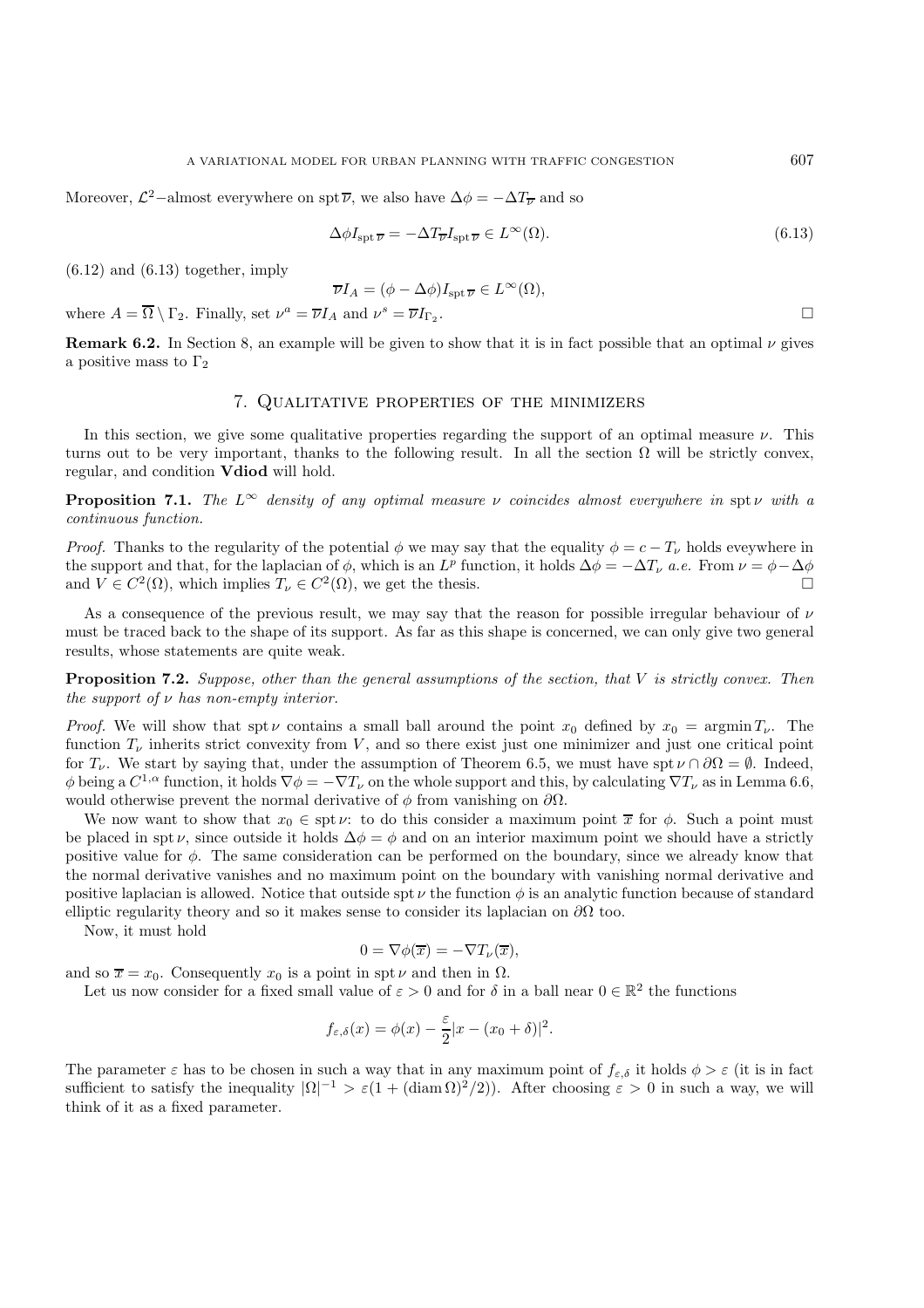Now consider  $x_{\delta} \in \operatorname{argmin} f_{\varepsilon,\delta}$ . Such a point cannot lie on the boundary because of the sign of the normal derivative, and it cannot be outside spt  $\nu$ , by computing the laplacian. So  $x_{\delta} \in \text{spt } \nu$ . The point  $x_{\delta}$  is characterized by

$$
[\varepsilon Id + \nabla T_{\nu}](x_{\delta}) = \varepsilon (x_0 + \delta),
$$

 $[\varepsilon Id + \nabla T_{\nu}](x_{\delta}) = \varepsilon (x_0 + \delta),$ <br>the application on the left hand side being injective since it is monotone (in the usual sense for vector-valued maps). If  $\delta = 0$  the solution is given by  $x_{\delta} = x_0$ , and so, by standard local inversion theorems, the set of points  $x_{\delta}$  covers a small ball around  $x_0$ . Such a ball must consequently be contained in spt  $\nu$ . points  $x_{\delta}$  covers a small ball around  $x_0$ . Such a ball must consequently be contained in spt  $\nu$ .

Our next result deals with the topology of the support

**Proposition 7.3.** *Suppose, other than the general assumptions of the section, that* V *is strictly subharmonic, i.e.*  $\Delta V > 0$ . Then the support of v is simply connected, in the sense that, if  $\omega \subset \Omega$  is an open set such that  $\partial \omega \subset \operatorname{spt} \nu$ , then  $\omega \subset \operatorname{spt} \nu$ .

*Proof.* We consider a maximum point  $x_0$  for  $\phi + T_\nu$  in  $\overline{\omega}$ . Let us recall that  $\phi = c - T_\nu$  in spt  $\nu$  and  $\phi \geq c - T_\nu$ everywhere. So, if the maximum point belongs to spt  $\nu$ , we have  $\phi = c - T_{\nu}$  on  $\omega$ . On the other hand, it is impossible to have  $x_0 \in \omega \setminus \text{spt } \nu$  because there we have  $\Delta(\phi + T_{\nu}) = \phi + \Delta T_{\nu} > \phi \geq 0$ , since  $T_{\nu}$  inherits strict subharmonicity from V. Consequently,  $x_0$  must belong to  $\overline{\omega} \cap \operatorname{spt} \nu$ . Then we have  $\phi = c - T_{\nu}$  and so  $\Delta \phi = -\Delta T_{\nu}$  in the whole  $\omega$  and so

$$
\nu = \phi + \Delta T_{\nu} > \phi \ge 0 \text{ in } \omega,
$$

which obviously implies  $\omega \subset \operatorname{spt} \nu$ .

#### 8. Examples

#### 8.1. **The unidimensional case**

It's worthwhile to consider the case where  $\Omega = (-R, R)$  is a bounded interval in R, instead of a twodimensional open set. Obviously from the point of view of applications it sounds less interesting, even if sometimes in urban economics unidimensional models have been used to deal with the case of very long and narrow cities (and in fact some towns on the sea shore are not far from being one dimensional). From a mathematical point of view, the main interest lies in the fact that we can show the functional  $J$  to be displacement convex (or strictly displacement convex), under convexity assumption on  $V$ . This gives uniqueness of the minimizer, but it is also important since displacement convexity has never been studied for functionals of the form of the squared  $(H<sup>1</sup>)'$  norm. Anyway, the techniques here used to get this term geodesically convex are very specific to the unidimensional case .

Let us recall the notion of displacement convexity, which has been introduced and developed by McCann in [9].

**Definition 8.1.** Let  $\mu$  and  $\nu$  be two probability measures on  $\overline{\Omega}$  and let  $T : \overline{\Omega} \to \overline{\Omega}$  be an optimal transport map (unique if  $\mu$  is absolutely continuous) between them with respect to the cost function  $|x-y|^2$ . We consider the curve  $\gamma^T$  with values in  $\mathcal{P}(\overline{\Omega})$  endowed with the 2–Wasserstein distance, given by

$$
t \mapsto \gamma^T(t) = [(1-t)Id + tT]_{\#}\mu.
$$

A functional F defined on  $P(\overline{\Omega})$  is said to be displacement convex if all the maps  $t \mapsto F(\gamma^T(t))$  are convex on [0, 1] for every choice of  $\mu$ ,  $\nu$  and T.

Before presenting the displacement convexity result, we need to recall the concept of Green function and its link to the squared  $(H<sup>1</sup>)'$  norm. The following result can be adapted to any dimension.

**Proposition 8.1.** For every measure  $\nu \in H^1(\Omega)'$  it holds

$$
\|\nu\|_{H^1(\Omega)'}^2 = \int_{\Omega \times \Omega} G(x, y) \, \nu(\mathrm{d}x) \nu(\mathrm{d}y),
$$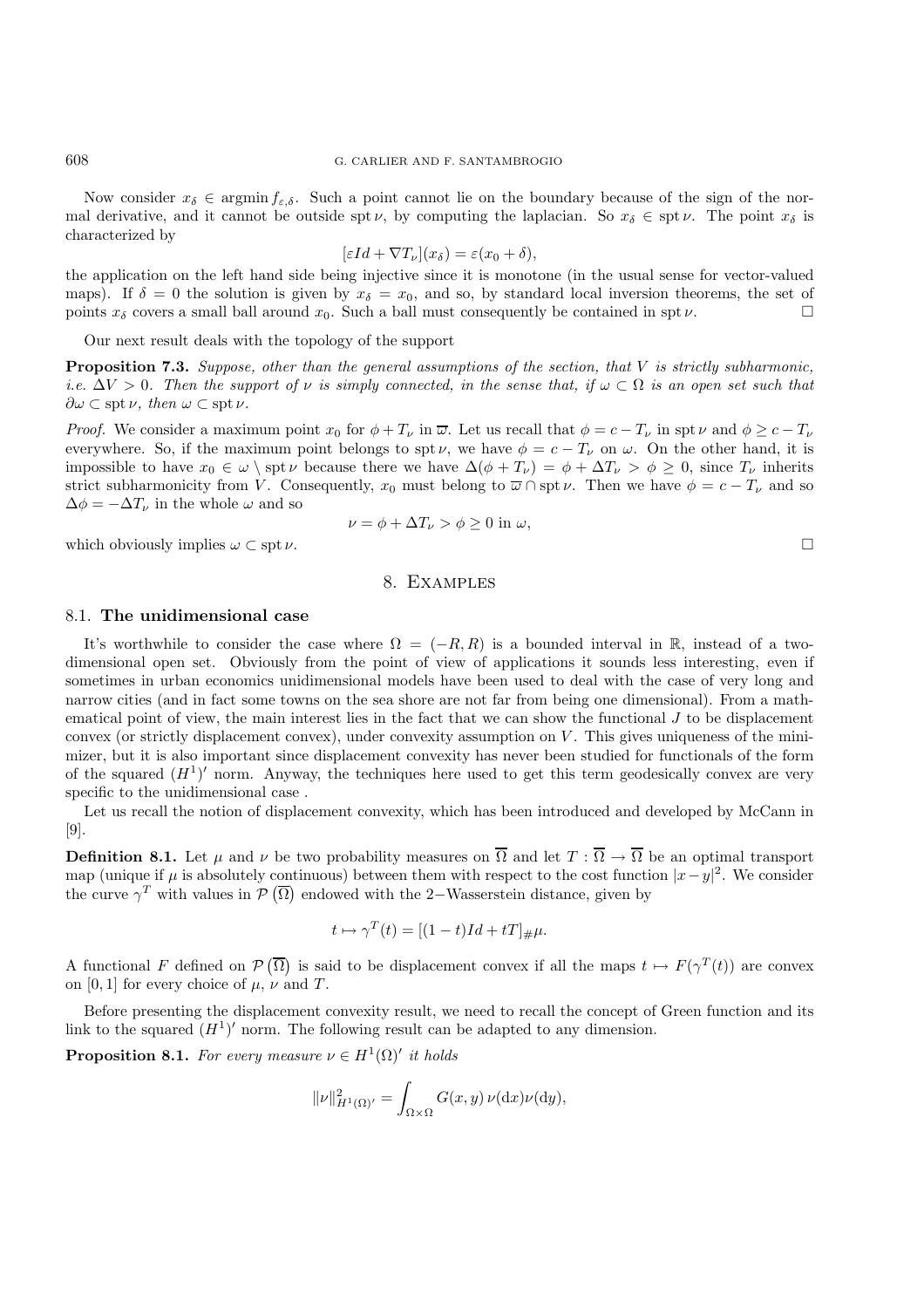*the function*  $G_x = G(x, \cdot)$  *being for every*  $x \in \Omega$  *the solution to* 

$$
\begin{cases}\n-\Delta_y G_x + G_x = \delta_x & \text{in } \Omega, \\
\frac{\partial G_x}{\partial n} = 0 & \text{on } \partial \Omega,\n\end{cases}
$$
\n(8.1)

*i.e.* G *is the Green function for the operator*  $-\Delta + Id$  *with Neumann boundary conditions.* 

*Proof.* First, we notice that it holds

$$
\|\nu\|_{H^1(\Omega)'}^2 = \int_{\Omega} \phi^2 + \int_{\Omega} |\nabla \phi|^2 = \int_{\Omega} \phi \, \mathrm{d}\nu.
$$

Then the general theory on Green functions allows us to say that it holds  $\phi(x) = \int_{\Omega} G(x, y) \nu(dy)$ . Integrating once more with respect to  $\nu$  gives the thesis.

Now we will take  $\Omega = (-R, R) \subset \mathbb{R}$  and we will divide the square  $(-R, R) \times (-R, R)$  into two triangles:

$$
T^{+} = \{(x, y) \in (-R, R) \times (-R, R) | x < y \}
$$
  

$$
T^{-} = \{(x, y) \in (-R, R) \times (-R, R) | x > y \}.
$$

**Theorem 8.2.** *If*  $\Omega = (-R, R) \subset \mathbb{R}$  *and if V is a convex function of the pair*  $(x, y)$  *then the functional J is strictly displacement convex. Consequently, it admits an unique minimizer.*

*Proof.* An easy computation shows that the Green function in  $(8.1)$  is given, in the case of the interval  $(-R, R)$ , by

$$
G(x,y) = \begin{cases} \frac{\cosh(x+R)\cosh(y-R)}{\sinh(2R)} & \text{if } (x,y) \in T^+, \\ \frac{\cosh(x-R)\cosh(y+R)}{\sinh(2R)} & \text{if } (x,y) \in T^- \end{cases}
$$

denoting by cosh and sinh the hyperbolic cosin and sin, respectively. It is also easy to check that both expressions, the one valid in  $T^+$  and the one in  $T^-$ , are strictly convex functions.

Let us now consider a displacement interpolation  $\nu_t = [(1-t)Id + tT]_{\#}\nu$  and take

$$
J(\nu_t) = \int_{-R}^{R} \int_{-R}^{R} (G + V)(x + t(T(x) - x), y + t(T(y) - y)) \nu(\mathrm{d}x) \nu(\mathrm{d}y).
$$

Since T must be an optimal transport with respect to the cost  $|x-y|^2$  it is well-known that it is a nondecreasing map: consequently  $(x, y) \mapsto ((1-t)x + tT(x), (1-t)y + T(y))$  sends each of the triangles  $T^+$ ,  $T^-$  into itself. Then, in order to get  $t \mapsto J(\nu_t)$  strictly convex, it is sufficient to have strict convexity of  $G+V$  in each triangle. Our hypothesis ensures it and we get the thesis.

**Remark 8.1.** In the assumptions of Theorem 8.2 the convexity in each triangle  $T^+$ ,  $T^-$  of  $G + V$  is sufficient: in particular, also some concave functions  $V$  are allowed.

## 8.2. **The case of a quadratic kernel in two dimensions**

We now develop the particular case where  $V(x, y) = |x - y|^2$ . For such a choice for V and particular  $\Omega$  we are able to give an almost explicit solution.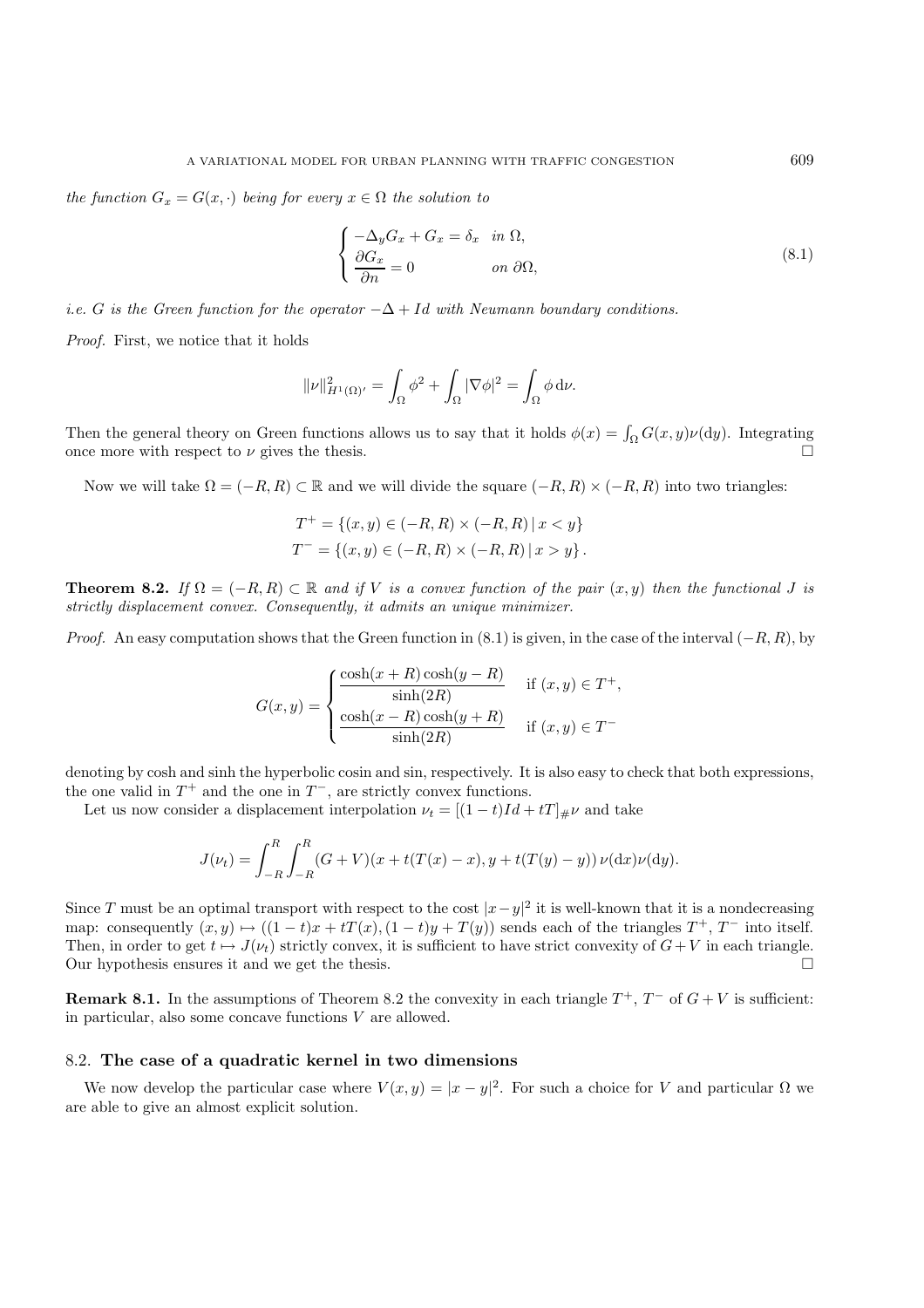First, we make some general considerations on the quadratic kernel. Notice that, for every probability measure  $\nu$ , we have:

$$
T_{\nu}(x) = |x - \text{bar }\nu|^2 + \text{Var }\nu, \ H(\nu) = 2 \text{Var }\nu,
$$
  

$$
J(\nu) = ||\nu||_{H^1(\Omega)'}^2 + 2 \int_{\Omega} |x|^2 \nu(\text{d}x) - 2|\text{bar }\nu|^2,
$$
 (8.2)

denoting by bar and Var the barycenter and the variance of a probability measure, respectively.

We also compute the variation of our functional J when we pass from  $\nu$  to  $\nu + h$ , being h an admissible perturbation, *i.e.*  $h = p - \nu$  with  $p \in \mathcal{P}(\overline{\Omega})$ :

$$
J(\nu + h) = J(\nu) + 2 \int_{\Omega} (\phi + T_{\nu}) \, dh + ||h||_{H^{1}(\Omega)}^{2} + \int_{\Omega \times \Omega} |x - y|^{2} h(\mathrm{d}x) h(\mathrm{d}y).
$$

By using that  $h$  is a zero-mean signed measure, we may re-write the last term and get

$$
J(\nu + h) = J(\nu) + 2\int_{\Omega} (\phi + T_{\nu}) \, dh + ||h||_{H^1(\Omega)'}^2 - \left| \int_{\Omega} x \, h(dx) \right|^2.
$$
 (8.3)

### 8.2.1. *The case of the whole space*

In the case  $\Omega = \mathbb{R}^2$  it is clear that we face a lot of symmetries, with respect both to rotations and to translations. This second kind of symmetries enables us to consider just the problem where the barycenter of  $\nu$ is fixed at 0. Given the set of minimizers for this sub-problem, we will get all the minimizers for the original problem by translating them of an arbitrary vector in  $\mathbb{R}^2$ .

The problem

$$
\inf \{ J(\nu) : \nu \text{ probability measure on } \mathbb{R}^2, \text{ bar } \nu = 0 \},\tag{8.4}
$$

thanks to (8.2) or (8.3), turns out to be a strictly convex minimization problem. We will then find its unique minimizer by finding a measure  $\nu$  satisfying the optimality condition, *i.e.* such that  $x \mapsto \phi(x) + |x|^2$  is minimal  $\nu$ −almost everywhere. Equation (8.3) can be used to convince oneself that such a condition is in fact sufficient to have a minimum.

We will build a solution to the minimization problem by looking for a radial measure with radial potential satisfying proper conditions. The following useful result is given without proof because it is only a (nontrivial, we must admit) second-year exercise.

**Lemma 8.3.** *Consider the Cauchy problem*

$$
\begin{cases}\n t u''_a(t) + u'_a(t) = \frac{u_a}{4} & \text{for } t \in (a, +\infty) \\
 u_a(a) = C_a - a \\
 u'_a(a) = -1,\n\end{cases}
$$
\n(8.5)

*depending on a parameter*  $a \in (a^-, a^+)$ *, where*  $C_a$  *is a decreasing function of* a *in the interval*  $(a^-, a^+)$  *and the following conditions hold:*  $\lim_{a\to a^+} C_a - a < 0$  *and*  $\lim_{a\to a^-} C_a = +\infty$ *. Then there exists a number*  $\overline{a} \in (a^-, a^+)$ *such that:*

- *for*  $a < \overline{a}$  the solution  $u_a$  is convex and decreasing up to a point  $T(a)$  where  $u_a(T(a)) > 0$  and  $u'_a(T(a)) = 0$  and then increasing with non-zero derivative: 0 *and then increasing with non-zero derivative;*
- *for*  $a = \overline{a}$  *the solution*  $u_a$  *is convex, decreasing and positive on the whole*  $(a, +\infty)$  *and it is infinitesimal together with its derivative as*  $t \rightarrow +\infty$ *;*
- *for*  $a > \overline{a}$  *the solution becomes negative.*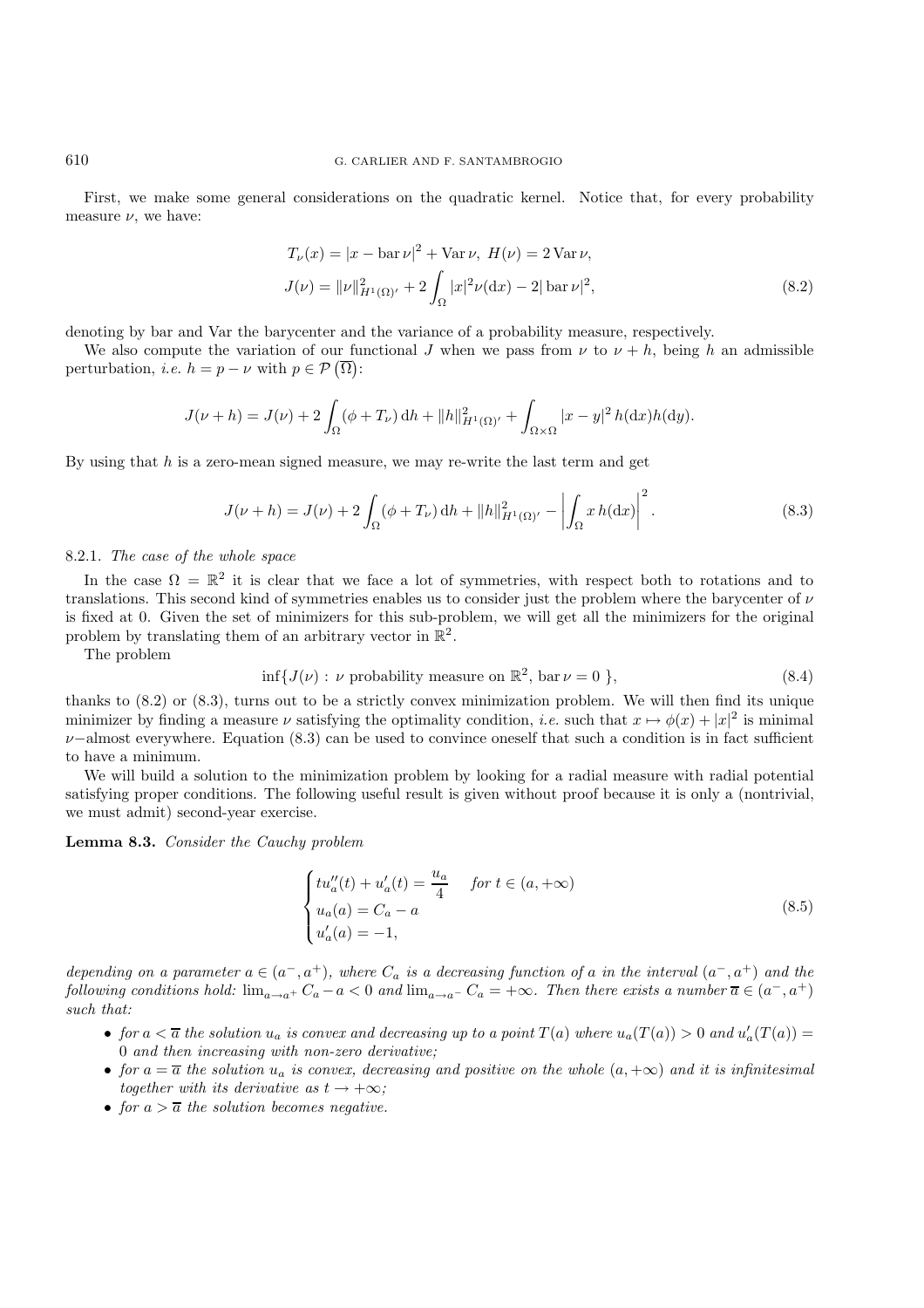*Moreover, the map*  $a \mapsto T(a)$  *is increasing and continuous and it holds* 

$$
\lim_{a \to \overline{a}} T(a) = +\infty.
$$

**Theorem 8.4.** *The unique solution to problem (8.4), and so to the whole minimization problem in*  $\mathbb{R}^2$  *(up to translations) can be obtained by using lemma 8.3, with* a<sup>−</sup> = 0*, arbitrary large* a<sup>+</sup> *and*

$$
C_a = \frac{1 + \frac{\pi}{2}a^2}{\pi a} - 4.
$$

*Then the solution is the measure*  $\nu$  *whose density is given in the following, together with its potential*  $\phi$ :

$$
\nu(x) = \begin{cases} C_{\overline{a}} + 4 - |x|^2 & \text{for } |x|^2 \le \overline{a} \\ 0 & \text{for } |x|^2 > \overline{a} \end{cases}; \ \phi(x) = \begin{cases} C_{\overline{a}} - |x|^2 & \text{for } |x|^2 \le \overline{a} \\ u_{\overline{a}}(|x|^2) & \text{for } |x|^2 > \overline{a}. \end{cases}
$$

*Proof.* Thanks to the considerations made before, it is sufficient to check that  $\phi$  is the potential of  $\nu$  (by computing the laplacian) and that  $\nu$  is a probability, *i.e.*  $\lceil \nu \rceil = 1$  (but C has been properly chosen); the optimality condition being immediately satisfied by construction  $(\phi(x) + |x|^2)$  is constant for  $x \in \text{spt } \nu$  and outside it is greater than this constant as a consequence of the convexity of  $u_{\overline{a}}$ ). Similar computations are detailed in the proof of Theorem 8.6 detailed in the proof of Theorem 8.6.

## 8.2.2. *The case of a small ball*

The case of a bounded ball in  $\mathbb{R}^2$  may be interesting as well. In this case, however, we may suffer of a loss of convexity, because we cannot reduce the problem to the simpler one with fixed barycenter. To avoid this difficulty, we will consider a small ball, such that  $c_{\Omega,V} < 1$ . Under this assumption, any critical point of the functional will be actually the unique minimizer. We will build the minimizer exactly as in the case of  $\mathbb{R}^2$ , by using Lemma 8.3. We keep the same choice of  $C$ ,  $a^-$  and  $a^+$ . By inverting the map T in Lemma 8.3 we define a map  $R \to a(R)$  given by  $T(a(R)) = R^2$ : this map is continuously increasing as well, and it obviously holds  $a(R) < R^2$ .

**Theorem 8.5.** *The unique solution to problem* (5.1), when  $V(x,y) = |x-y|^2$ ,  $\Omega = B(0,R)$  and R is small *enough so that we have*  $c_{\Omega,V} < 1$ , *is the measure*  $\nu$  *whose density is given in the following, together with its potential* φ*:*

$$
\nu(x) = \begin{cases}\nC_{a(R)} + 4 - |x|^2 & \text{for } |x|^2 \le a(R) \\
0 & \text{for } a(R) < |x|^2 < R^2, \\
\phi(x) = \begin{cases}\nC_{a(R)} - |x|^2 & \text{for } |x|^2 \le a(R) \\
u_{a(R)}(|x|^2) & \text{for } a(R) < |x|^2 < R^2.\n\end{cases}
$$

*Proof.* Just act as in the proof of Theorem 8.4 or have a look at computations in Theorem 8.6.

#### 8.2.3. *The case of a small crown*

Let us now consider a circular crown with radii  $R_1 < R_2$ , that is the open set  $\Omega = B(0, R_2) \setminus \overline{B}(0, R_1)$ . To give a solution to the problem we will use once more Lemma 8.3, but this time we will slightly change the function C. Moreover, exactly as in the case of the ball, we will only deal with a small crown.

**Theorem 8.6.** *The measure* ν *described in the following, together with its potential* φ*, is the unique solution to problem (5.1), when*  $V(x,y) = |x-y|^2$ ,  $\Omega = B(0,R_2) \setminus \overline{B}(0,R_1)$  and  $R_1$  and  $R_2$  are small enough so that we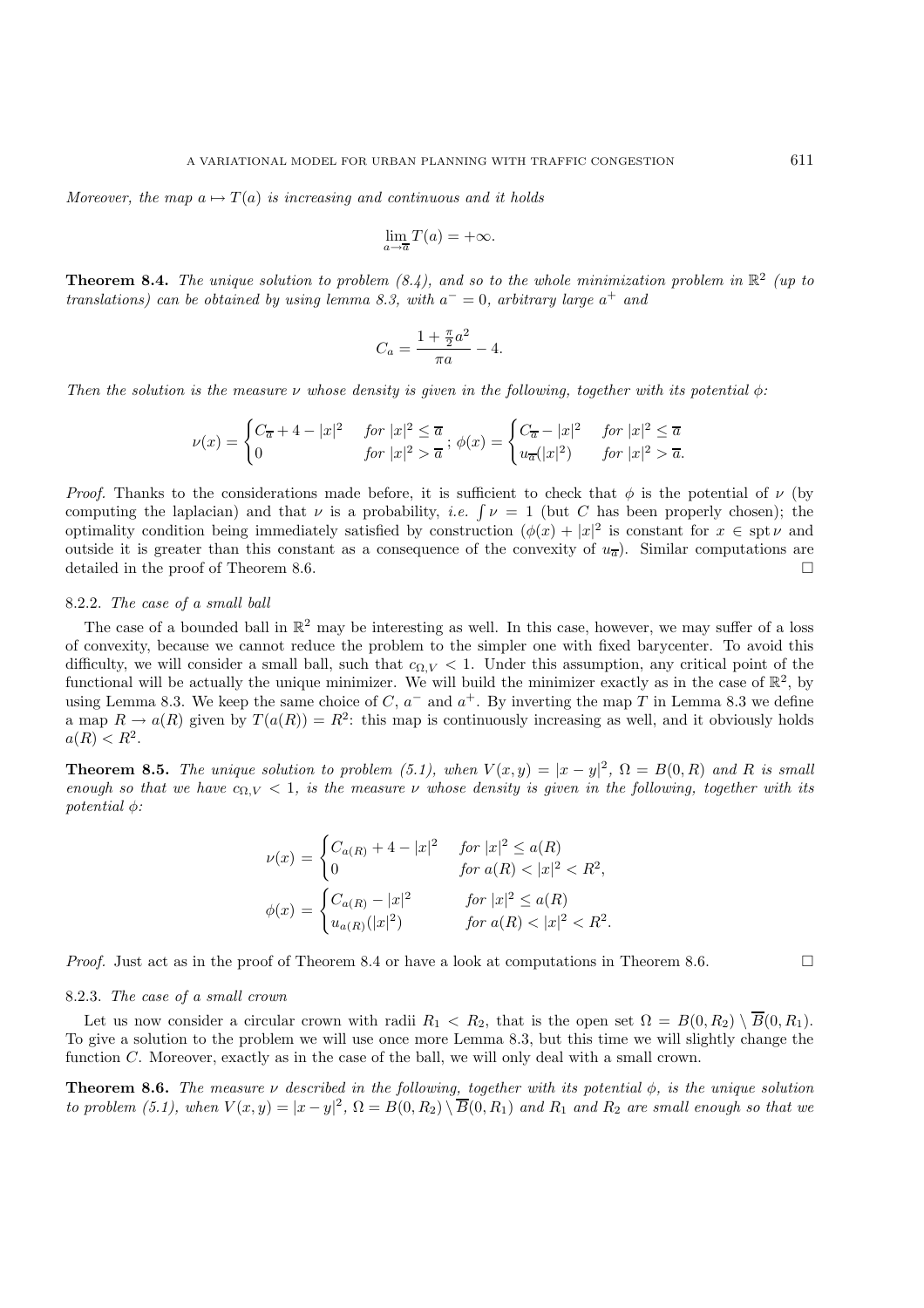*have*  $c_{\Omega,V} < 1$  *and*  $4\pi R_1^2 < 1$ *:* 

$$
\nu = \nu^{a} + \nu^{s};
$$
  
\n
$$
\nu^{a}(x) = \begin{cases}\nC_{a(R_2)} + 4 - |x|^2 & \text{for } R_1^2 < |x|^2 \le a(R_2) \\
0 & \text{for } a(R_2) < |x|^2 < R_2^2, \\
\nu^{s} = 2R_1 \mathcal{H}^1 \mathcal{L} \partial B(0, R_1),\n\end{cases}
$$
  
\n
$$
\phi(x) = \begin{cases}\nC_{a(R_2)} - |x|^2 & \text{for } R_1^2 < |x|^2 \le a(R_2) \\
u_{a(R_2)}(|x|^2) & \text{for } a(R_2) < |x|^2 < R_2^2,\n\end{cases}
$$

*where we have chosen, in Lemma 8.3*

$$
C_a = \frac{1 - 4\pi R_1^2 + \frac{\pi}{2}(a^2 - R_1^4)}{\pi(a - R_1^2)} - 4,
$$

putting  $a^- = R_1^2$ , and choosing  $a(R_2)$  so that it satisfies  $T(a(R_2)) = R_2^2$ .

*Proof.* This time we give a quite detailed proof. We start by computing the mass of  $\nu$  to show that it is a probability on  $\overline{\Omega}$ .

$$
\nu(\overline{\Omega}) = \nu^s(\overline{\Omega}) + \nu^a(\overline{\Omega}) = 4\pi R_1^2 + \int_{R_1}^{\sqrt{a(R_2)}} \left( C_{a(R_2)} + 4 - \rho^2 \right) 2\pi \rho \, d\rho
$$

$$
= 4\pi R_1^2 + \left( C_{a(R_2)} + 4 \right) \pi \left( a(R_1) - R_1^2 \right) - \frac{\pi}{2} \left( a(R_1)^2 - R_1^4 \right) = 1.
$$

To show that  $\phi$  is the potential of  $\nu$  we divide  $\Omega$  into two crowns:  $\Omega_1 = \{x \in \Omega \mid R_1^2 < |x|^2 \leq a(R_2)\}\$ and  $\Omega_2 = \left\{ x \in \Omega \, | \, a(R_2) < |x|^2 < R_2^2 \right\}$ . Then we have, for any  $\psi \in C^1(\overline{\Omega}),$ 

$$
\begin{split} \int_{\Omega_1\cup\Omega_2} & \psi\phi+\nabla\psi\cdot\nabla\phi=\int_{\Omega_1}\psi\left(-\Delta\phi+\phi\right)+\int_{\partial\Omega_1\cap\partial\Omega} & \psi\frac{\partial\phi}{\partial n}+\int_{\partial\Omega_1\cap\partial\Omega_2} & \psi\frac{\partial\phi}{\partial n}\\ &+\int_{\Omega_2}\psi\left(-\Delta\phi+\phi\right)+\int_{\partial\Omega_2\cap\partial\Omega} & \psi\frac{\partial\phi}{\partial n}+\int_{\partial\Omega_2\cap\partial\Omega_1} & \psi\frac{\partial\phi}{\partial n}. \end{split}
$$

Let us have a look at the six terms in the right hand side:

- the first one equals  $\int_{\overline{\Omega}} \psi d\nu^a$ , because in  $\Omega_1$  we have  $\nu^a = \phi + 4$  and  $\Delta \phi = -4$ ;
- the second term is zero because  $\phi$  has, by construction, vanishing normal derivative at  $|x| = R_2$ ;
- the third and the sixth one are opposite and so they give a vanishing sum, because  $\phi$  is  $C^1$  by construction;
- the fourth term vanishes because outside  $B(0, \sqrt{a(R_2)})$  we have  $\Delta \phi = \phi$  as a consequence of (8.5);
- the fifth one equals  $\int_{\overline{\Omega}} \psi \, d\nu^s$  by construction of  $\nu^s$ .

After checking that  $\phi$  is the potential of  $\nu$  it is immediate to notice that, by construction, the optimality conditions are satisfied.

 $\Box$ 

**Remark 8.2.** Theorem 8.6 gives an example of an optimal  $\nu$  composed by an  $L^{\infty}$  part and a singular part on  $\Gamma_2 = \partial B(0, R_1)$ , while giving no mass to  $\partial B(0, R_2)$ , which is the convex part of the boundary.

*Acknowledgements*. The authors have worked on this subject and established all the results during a three months visit period of the second author to GRAPE - Université Montesquieu - Bordeaux IV. The visit has been financially supported